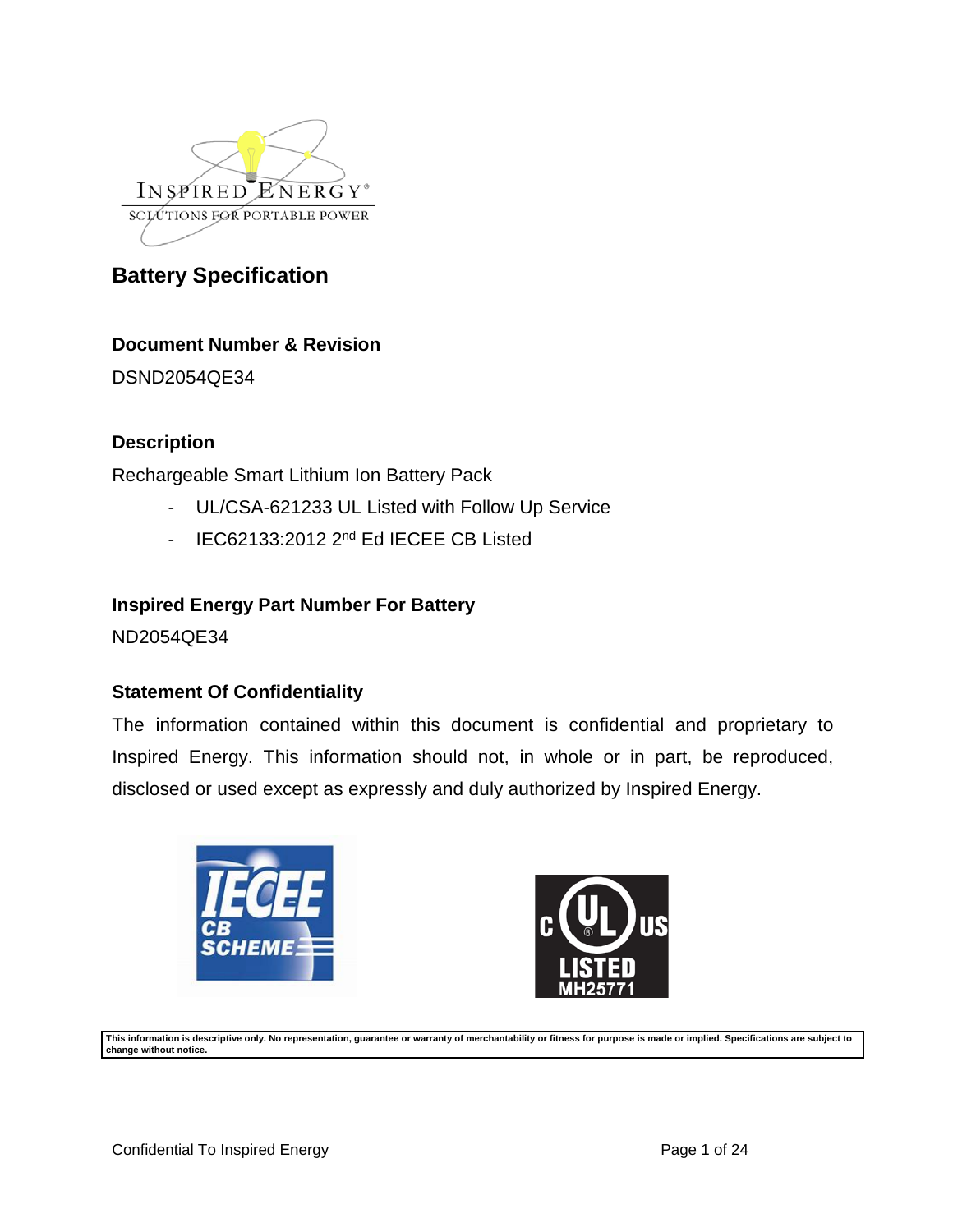

| <b>Specification Number</b>   | DSND2054QE34 |
|-------------------------------|--------------|
| <b>Specification Revision</b> | 1.0          |
| Prepared By                   | T.JR         |
| Issue date                    | 1/17/18      |

### **TABLE OF CONTENTS**

| 1. |                    |  |
|----|--------------------|--|
| 2. |                    |  |
|    | 2.1.               |  |
|    | 2.2.               |  |
|    | 2.3.               |  |
|    | 2.3.1.             |  |
|    | 2.3.2.             |  |
|    | 2.3.3.             |  |
|    | 2.3.4.             |  |
| 3. |                    |  |
|    |                    |  |
|    | 3.1.               |  |
|    | 3.1.1.             |  |
|    | 3.1.2.             |  |
|    | 3.1.3.             |  |
|    | 3.1.4.             |  |
|    | 3.1.5.             |  |
|    | 3.1.6.             |  |
|    | 3.1.7.             |  |
|    | 3.2.               |  |
|    | 3.2.1.             |  |
|    | 3.2.2.             |  |
|    | 3.2.3.<br>3.2.3.1. |  |
|    | 3.2.3.2.           |  |
|    | 3.2.3.3.           |  |
|    | 3.2.4.             |  |
|    | 3.3.               |  |
|    | 3.3.1.             |  |
|    | 3.3.2.             |  |
|    | 3.3.3.             |  |
|    | 3.3.4.             |  |
|    | 3.3.4.1.           |  |
|    | 3.3.4.2.           |  |
|    | 3.3.4.3.           |  |
|    | 3.3.5.             |  |
|    | 3.3.6.             |  |
|    | 3.3.7.             |  |
|    | 3.3.8.             |  |
|    | 3.3.9.             |  |
|    | 3.3.10.            |  |
|    | 3.4.               |  |
|    | 3.4.1.             |  |
|    | 3.4.2.             |  |
|    | 3.4.3.             |  |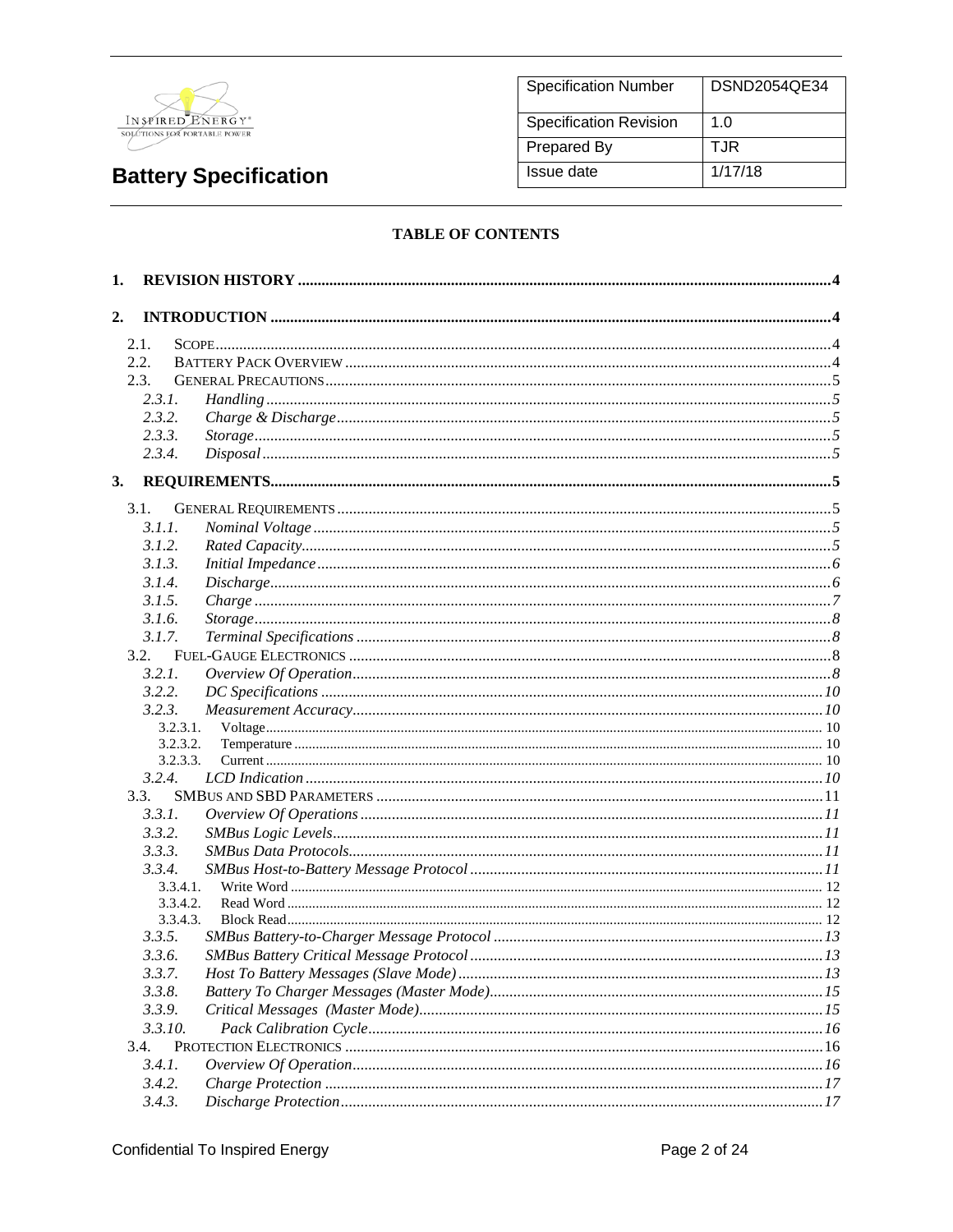

| <b>Specification Number</b>   | DSND2054QE34 |
|-------------------------------|--------------|
| <b>Specification Revision</b> | 1. $\Omega$  |
| Prepared By                   | T.JR         |
| Issue date                    | 1/17/18      |

| 3.4.4. |                                                                                                   |  |
|--------|---------------------------------------------------------------------------------------------------|--|
| 3.5.   |                                                                                                   |  |
| 3.5.1  | $\emph{Overview Of Operation} \label{OverviewOfOperation} \emph{Overview Of Operation} \emph{19}$ |  |
| 3.5.2. |                                                                                                   |  |
| 3.5.3. |                                                                                                   |  |
| 3.6.   |                                                                                                   |  |
| 3.6.1. | $Weight 19$                                                                                       |  |
| 3.6.2. |                                                                                                   |  |
| 3.6.3. |                                                                                                   |  |
| 3.6.4. |                                                                                                   |  |
| 3.6.5. |                                                                                                   |  |
| 37     |                                                                                                   |  |
| 3.7.1. |                                                                                                   |  |
| 3.8.   |                                                                                                   |  |
| 3.8.1. |                                                                                                   |  |
| 3.8.2. |                                                                                                   |  |
| 3.8.3. |                                                                                                   |  |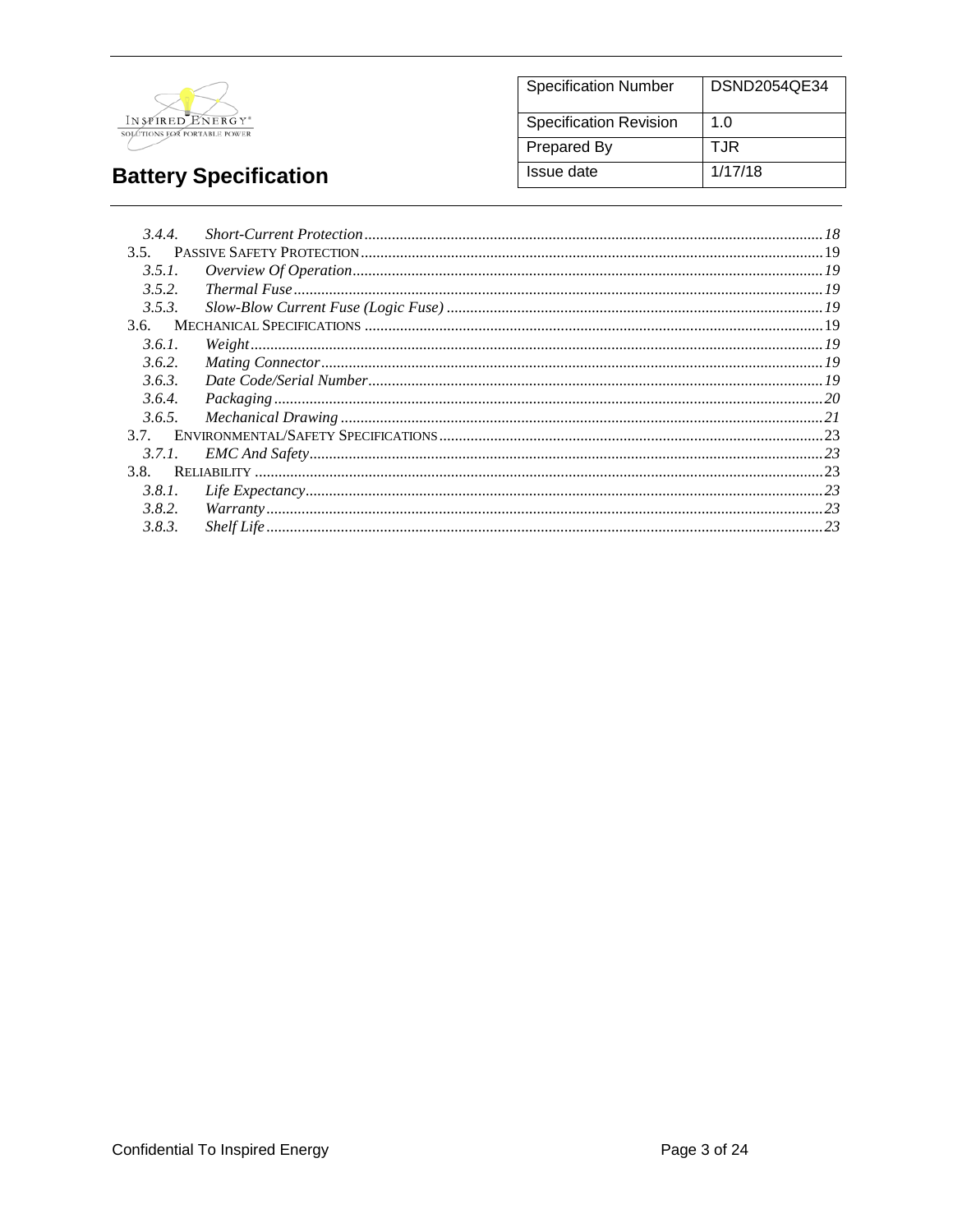

# **1. REVISION HISTORY**

| Revision | Release | Revisions        | Issued     | Approved By    |
|----------|---------|------------------|------------|----------------|
|          | Date    |                  | <b>By</b>  |                |
| 1.0      | 1/17/18 | Initial Release. | <b>TJR</b> | NN, JB, DH, DB |
|          |         |                  |            |                |

# **2. INTRODUCTION**

## **2.1. Scope**

This specification describes the physical, functional and electrical characteristics of a rechargeable Lithium Ion battery pack supplied by Inspired Energy. This specification is the interface document between Inspired Energy and it's customers. It is understood that the customer may create their own internal specification. However, this specification is the master that defines the battery's operation. Battery packs produced will meet this specification.

# **2.2. Battery Pack Overview**

This specification describes the physical, functional and electrical requirements for the ND2054QE34 Smart Battery including a rechargeable Lithium Ion battery and a Battery Management Module. The battery consists of (4) Lithium Ion rechargeable cells of 18650 size, assembled in a 4 series / 1 parallel (4S 1P) configuration. Each cell has an average voltage of 3.6V and a typical capacity of 3.4Ah giving a battery pack of 14.4V and 3.4Ah typical.

The battery is capable of communicating with host or the charger through the System Management Bus (SMBus). The battery is fully SMBus and SBDS Revision 1.1compliant. Protection is provided for over-charge, over-discharge and short circuit. For redundancy, passive safety devices have been integrated into the pack to protect against overcurrent and over-temperature, and secondary over-voltage has been implemented with a logic-fuse and controller.

The battery pack comprises the individual elements as shown below.

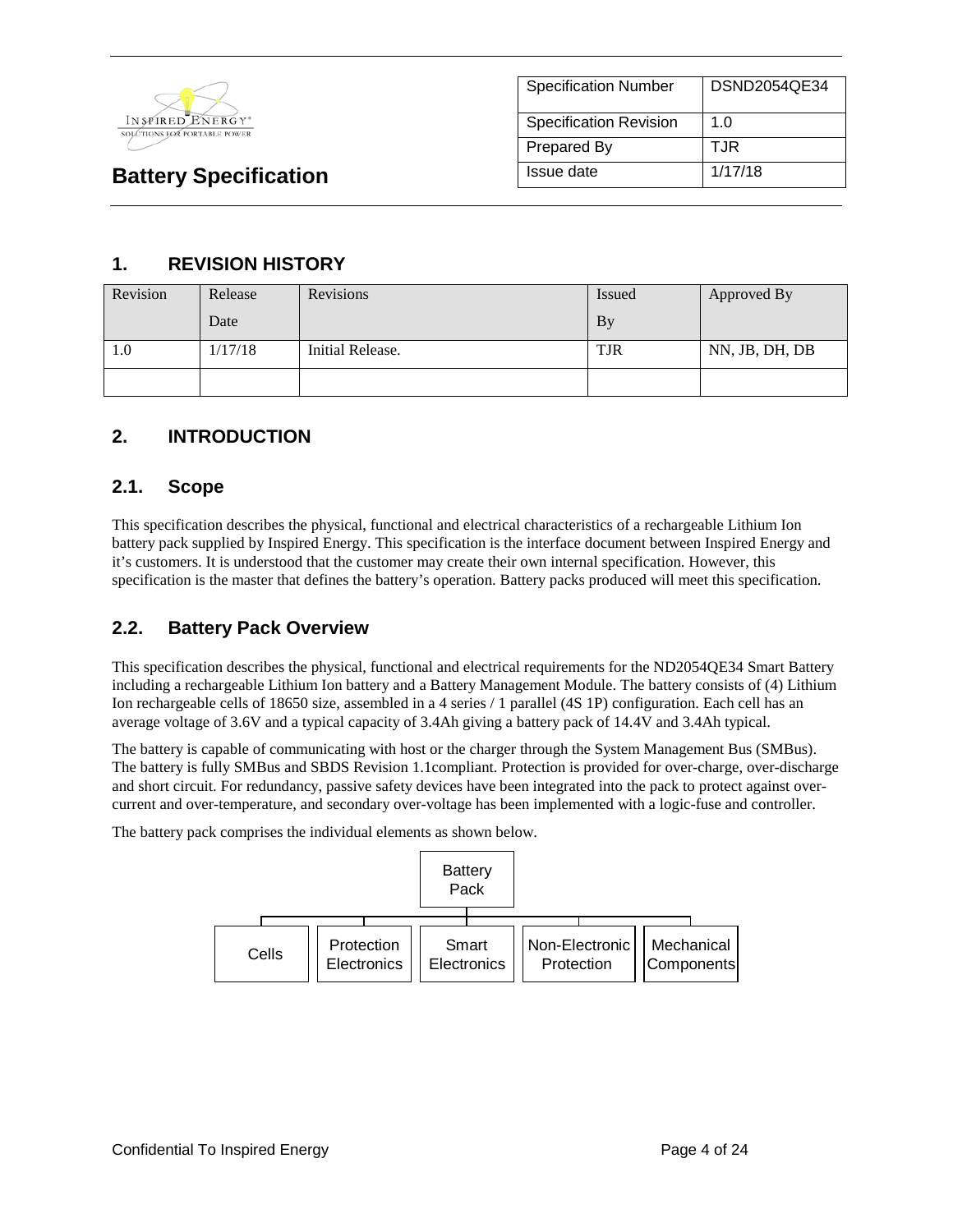

| <b>Specification Number</b>   | DSND2054QE34 |
|-------------------------------|--------------|
| <b>Specification Revision</b> | 1.0          |
| Prepared By                   | T.JR         |
| Issue date                    | 1/17/18      |

# **2.3. General Precautions**

## 2.3.1. Handling

- Avoid shorting the battery
- Do not immerse in water.
- Do not disassemble or deform the battery
- Do not expose to, or dispose of the battery in fire.
- Avoid excessive physical shock or vibration.
- Keep out of the reach of children.
- Never use a battery that appears to have suffered abuse.

## 2.3.2. Charge & Discharge

- Battery must be charged in appropriate charger only.
- Never use a modified or damaged charger.
- Specified product use only.

### 2.3.3. Storage

Store in a cool, dry and well-ventilated area.

### 2.3.4. Disposal

• Regulations vary for different countries. Dispose of in accordance with local regulations.

# **3. REQUIREMENTS**

### **3.1. General Requirements**

### 3.1.1. Nominal Voltage

The battery nominal operating voltage is 14.4V.

### 3.1.2. Rated Capacity

The initial capacity is  $\geq$  3230mAh (based on a CV charge of 16.8V  $\pm$  50mV with a current limit of 1500mA and a 680mA discharge to 10.00V @ 25C, within 1 hour of charge).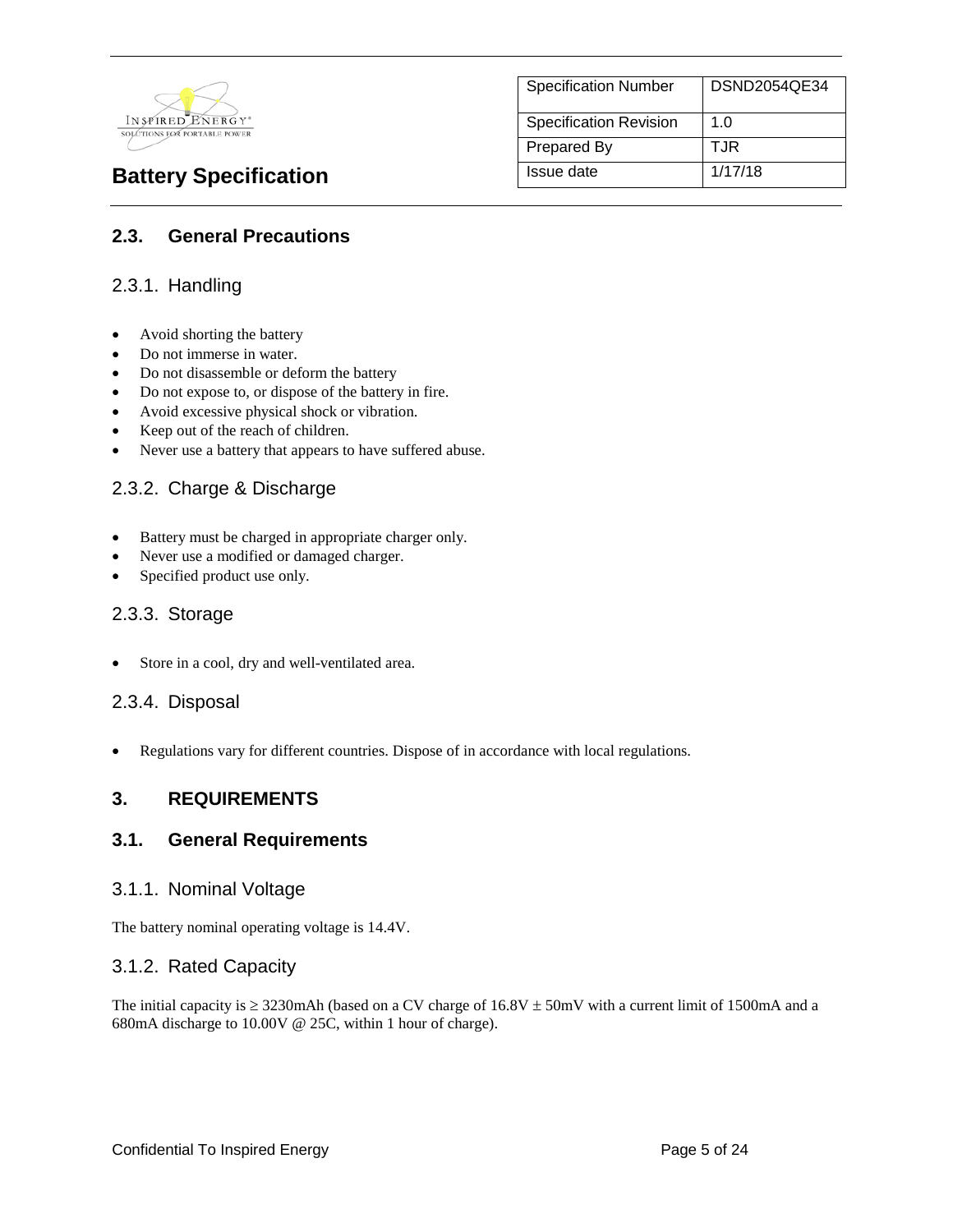

| <b>Specification Number</b>   | DSND2054QE34 |
|-------------------------------|--------------|
| <b>Specification Revision</b> | 1.0          |
| Prepared By                   | T.JR         |
| Issue date                    | 1/17/18      |

# 3.1.3. Initial Impedance

The internal impedance of a fully charged battery shall be  $\lt$  240m $\Omega$  when measured across the positive and negative battery terminals at 1kHz at 20°C.

# 3.1.4. Discharge -20C to +60C

Discharge Temperature Limits: As shown below,  $\leq 80\%RH$ 

The battery shall be capable of continuous discharge within the Operating Boundary as shown in the graph below.

Host devices should be designed for a controlled shutdown following battery notification of termination by the battery sending TERMINATE\_DISCHARGE alarm, prior to protection circuit cut-off.

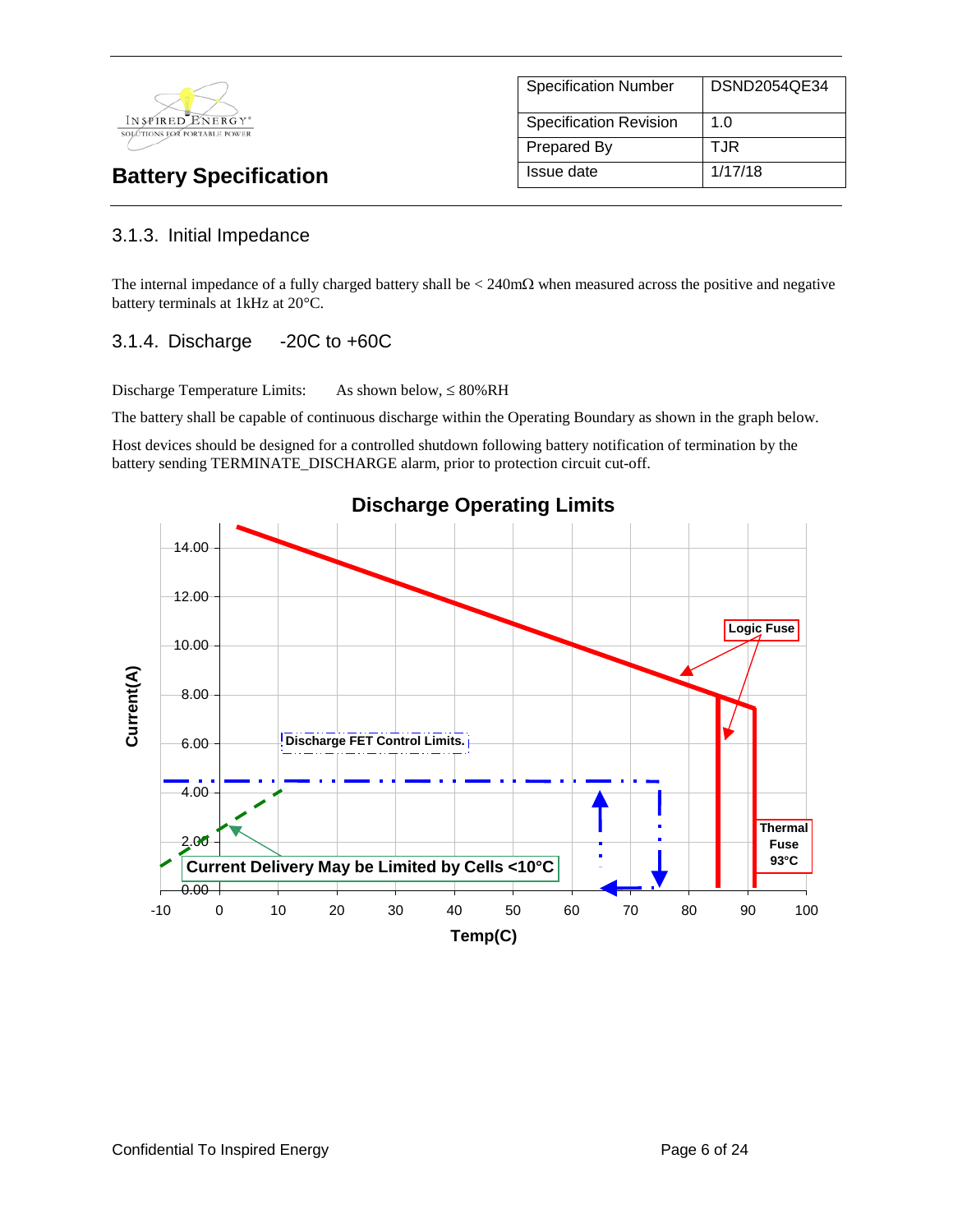

| <b>Specification Number</b>   | DSND2054QE34 |  |
|-------------------------------|--------------|--|
|                               |              |  |
| <b>Specification Revision</b> | 1 O          |  |
| Prepared By                   | T.JR         |  |
| Issue date                    | 1/17/18      |  |

# 3.1.5. Charge 0C to 45C

Charge Temperature Limits: As Shown below,  $\leq 80\%RH$ 

The battery shall be capable of continuous charge at 16.8V, as shown in the graph below. A dedicated level II or level III smart battery charger is required to charge the battery. Using this type of charger, the battery will request appropriate charging Voltage and Current from the smart battery charger.

The FULLY\_CHARGED bit in the BatteryStatus() will be set when the charging current tapers down under 113mA while charging at 16.8V.



NOTE: If not charging & temperature > 45C then the battery enters Charge-Inhibit where ChargingCurrent() =  $0$ until temperature  $\leq 44C$ .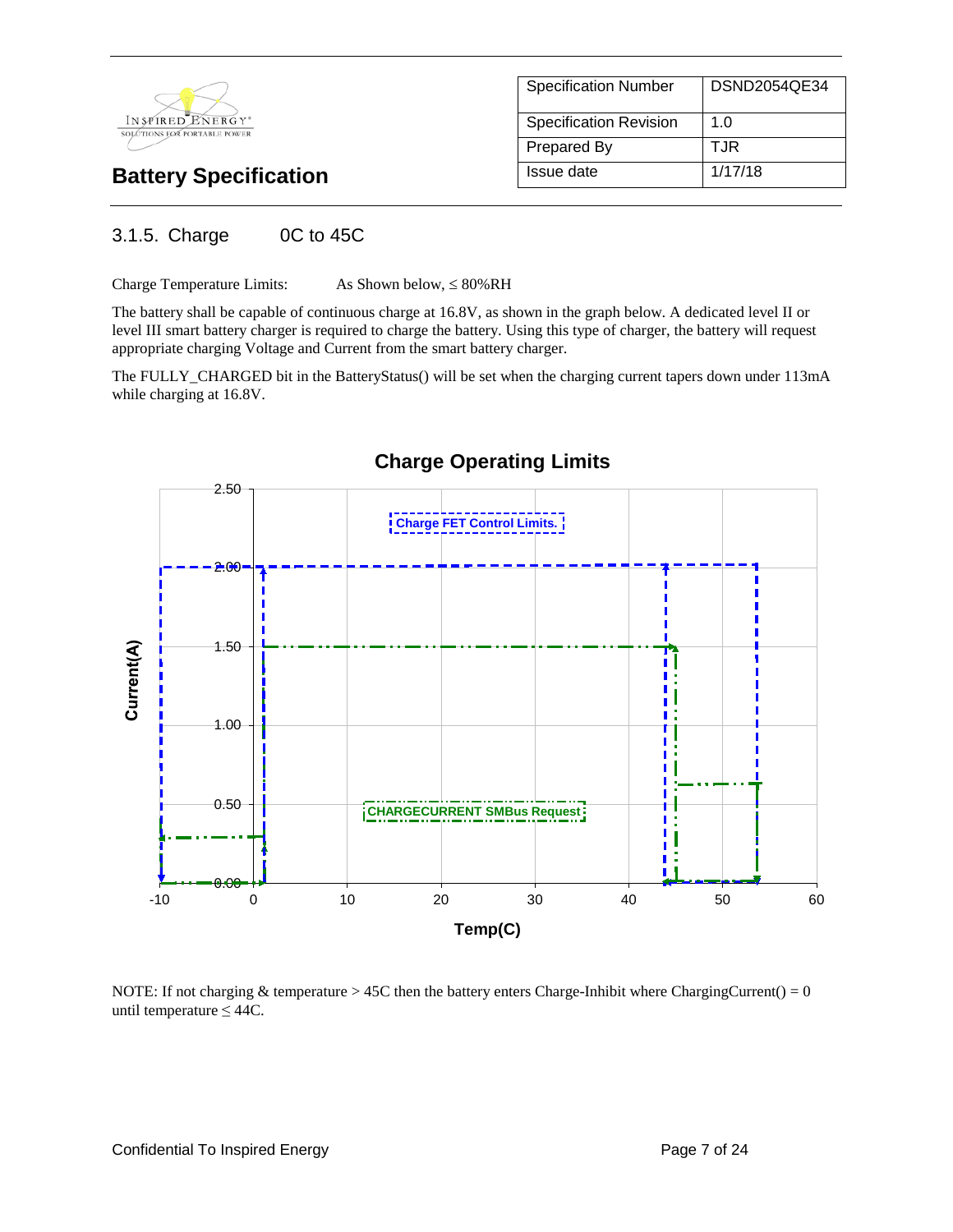

| <b>Specification Number</b>   | DSND2054QE34 |
|-------------------------------|--------------|
| <b>Specification Revision</b> | 1.0          |
| Prepared By                   | TJR          |
| Issue date                    | 1/17/18      |

# 3.1.6. Storage

Storage Temperature Limits:  $-20^{\circ}$ C to 60 $^{\circ}$ C,  $\leq 80\%$ RH

The battery packs should be stored in an environment with low humidity, free from corrosive gas at a recommended temperature range <21°C. Extended exposure to temperatures above 45°C could degrade battery performance and life.

# 3.1.7. Terminal Specifications

| Terminal | Legend   | Description                                                                     |
|----------|----------|---------------------------------------------------------------------------------|
|          | $^{(+)}$ | Positive side of battery                                                        |
| 2        | (C)      | SMBus Clock. Internally a $1M\Omega$ resistor is connected between (C) and (-). |
| 3        | (D)      | SMBus Data. Internally a 1M $\Omega$ resistor is connected between (D) and (-). |
|          | (T)      | $300\Omega \pm 5\%$ resistor connected between (T) and (-).                     |
| -5       | ( –      | Negative Side Of Battery                                                        |

See Mechanical Drawing for orientation of contacts J1-1,5

• A key slot is also present on each pack for mechanical alignment adjacent to the positive terminal.

• The SMBus Clock and data lines require separate pull-ups to system logic voltage, NOT the battery voltage. Typically a 15KΩ pull-up resistor is used, but please refer to the SMBus Specification for additional information.

# **3.2. Fuel-Gauge Electronics**

# 3.2.1. Overview Of Operation

The battery is capable of communicating with host or the charger through the System Management Bus (SMBus). The battery is fully SMBus and SBDS Revision 1.1 compliant. An 8-bit Reduced Instruction Set CPU (RISC) is used to process the core algorithms and perform operations required for battery monitoring. Charge and discharge current, cell and pack voltages, and pack temperature are all measured using an integrated analog to digital converter at 14 bit to 16-bit effective resolution.

The battery pack uses a system level approach to optimize the performance of the battery. It's primary functions are to provide fuel gauging and software based charge control, and to ensure safe operation throughout the life cycle of the battery.

The fuel gauge determines the State-Of-Charge (SOC) by integrating the input and output current and using impedance tracking to accurately track the available capacity of the attached battery. To achieve the desired fuelgauging accuracy, high-performance analog peripherals are used to monitor capacity change, battery impedance, open-circuit voltage and temperature. These factors are continually applied to account for battery non-linearity and environmental conditions. This approach provides the user a meaningful and repeatable capacity measure with minimal risk of overstating run time. Visually, the SOC can be obtained from the 5-segment LCD panel on the end of the battery opposite to the connector. This LCD panel is always-on.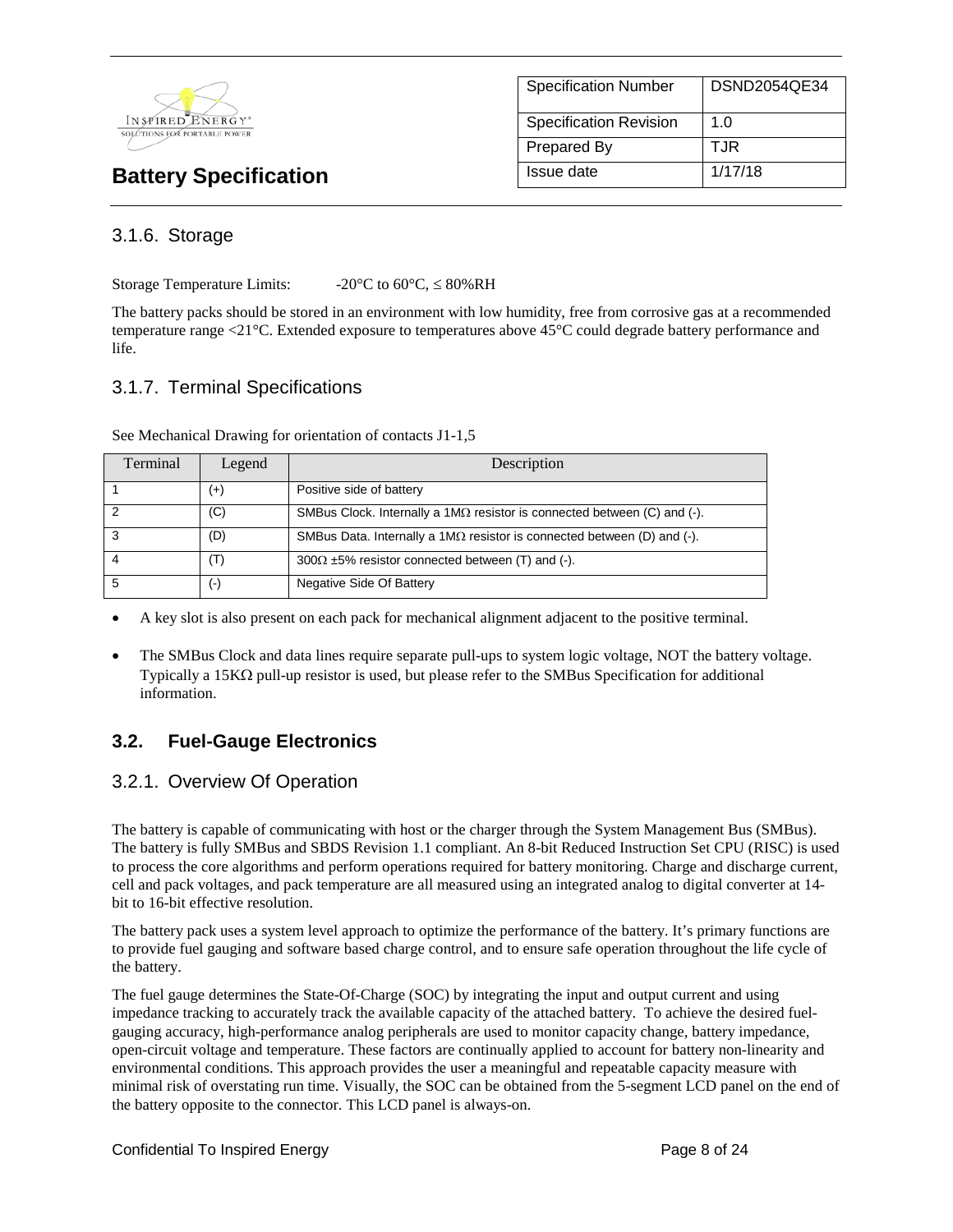|                                                  | <b>Specification Number</b>   | DSND2054QE34 |
|--------------------------------------------------|-------------------------------|--------------|
| INSPIRED ENERGY*<br>SOLÚTIONS FOR PORTABLE POWER | <b>Specification Revision</b> | 1.0          |
|                                                  | Prepared By                   | TJR          |
| <b>Battery Specification</b>                     | Issue date                    | 1/17/18      |

Charge control is used to provide optimal and safe charging requests to an SMBus level II or level III charger.

The system has three modes of operation; normal, sleep and shutdown. In normal mode, measurements, calculations, protection decisions and data updates are made on 1 sec intervals. Between these intervals, the electronics enters a reduced power mode. Sleep mode is entered when the system senses no host or charger present. While in this mode, battery parameters continue to be monitored at regular intervals. The system will continue in this mode until it senses host activity (communications or current flow). Shutdown mode occurs when the battery voltage falls below 2.3V/parallel cell group. In this mode, parasitic current is reduced to a minimum by shutting down the microcontroller and all associated circuitry. If this should happen, the battery will require an initial low current charge to bring the battery voltage back up before normal operation will resume.

The battery pack block diagram is shown below.

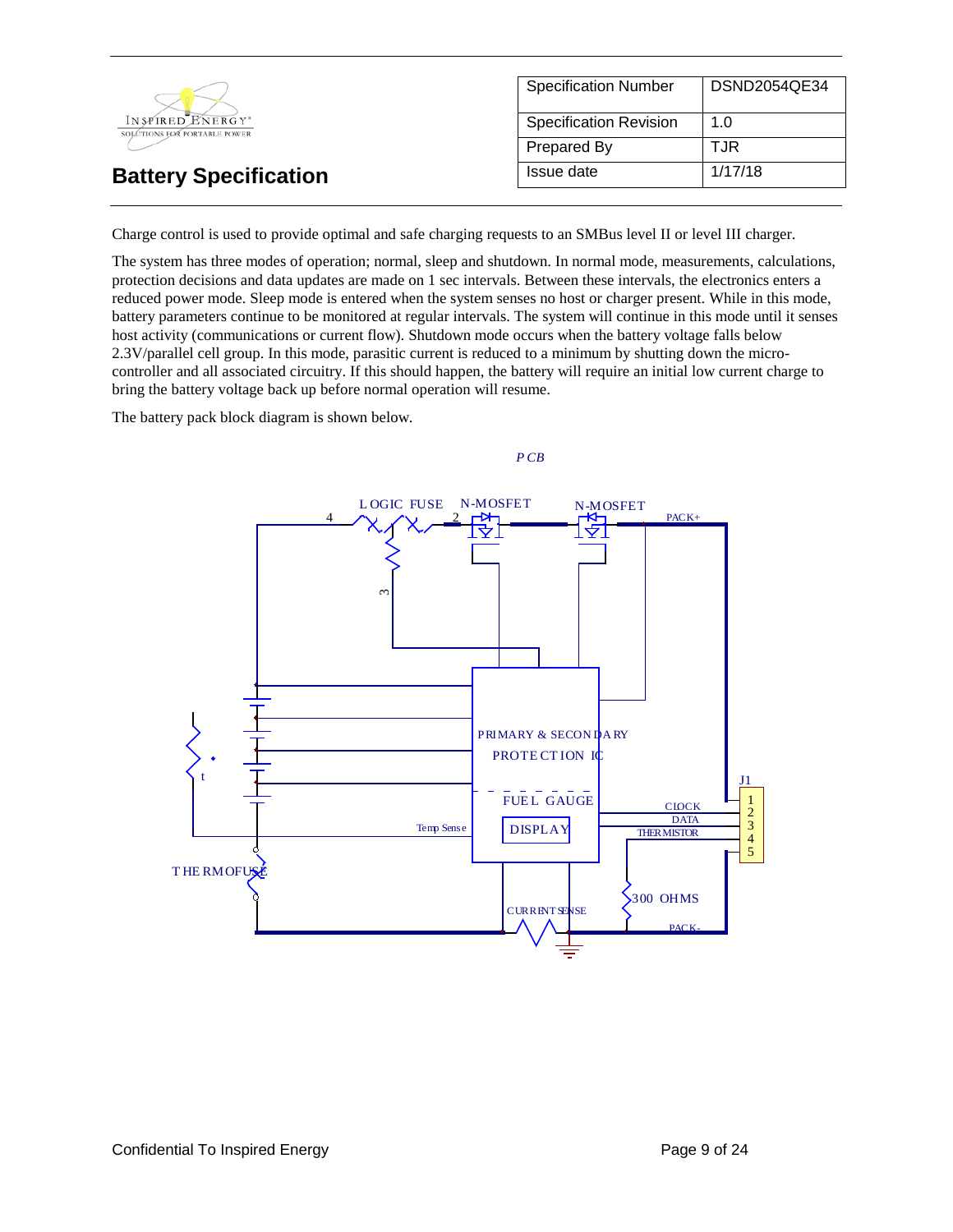

# Specification Number | DSND2054QE34 Specification Revision | 1.0 Prepared By TJR **Battery Specification Issue date** 1/17/18

# 3.2.2. DC Specifications

| Parameter                          | Limits     | <b>Remarks</b>                                    |
|------------------------------------|------------|---------------------------------------------------|
| Active mode current consumption    | $< 745$ uA | When a host is detected (charging, discharging or |
|                                    |            | communications).                                  |
| Standby mode current consumption   | $<$ 200uA  | When no host activity is detected.                |
| Shut-down mode current consumption | $<$ luA    | Any cell voltage falls below 2300mV.              |

# 3.2.3. Measurement Accuracy

# 3.2.3.1.Voltage

The voltage measurements have a resolution of 1mV. The absolute accuracy of the reading is  $\pm 0.7\%$  over the operating range. Note that measurements are made at the cell stack (not the pack connector). Therefore internal resistance drops due to the shunt, safety components, and contact resistance are not taken into consideration.

# 3.2.3.2.Temperature

The internal pack temperature is measured by an on-chip temperature sensor in thermal contact with the cell stack. Temperature readings have a resolution of  $0.1^{\circ}$ K. The absolute accuracy is  $\pm 3^{\circ}$ K over an operating range of -20 $^{\circ}$ C to +80°C. The absolute accuracy is -1 and +5°K over an operating range of -30°C to -20°C.

# 3.2.3.3.Current

The current measurements have a resolution of 1mA. The absolute accuracy of the reading is  $\pm 0.7\%$  or  $\pm 3$ mA whichever is greater over the operating range. A guard band has been imposed around zero current (-3mA to +3mA).

# 3.2.4. LCD Indication

The battery can directly display the capacity information. The battery capacity is displayed as the relative SOC. Each LCD segment represents 20 percent of the full charge capacity. The LCD pattern definition is given in the table below. If the battery voltage is low, there will be no LCD indication. During charge, the most significant segment will blink.

| Capacity       | <b>LCD</b> Segments |  |  |  |
|----------------|---------------------|--|--|--|
|                | 2                   |  |  |  |
| $0\% - 19\%$   |                     |  |  |  |
| $20\% - 39\%$  |                     |  |  |  |
| $40\% - 59\%$  |                     |  |  |  |
| $60\% - 79\%$  |                     |  |  |  |
| $80\% - 100\%$ |                     |  |  |  |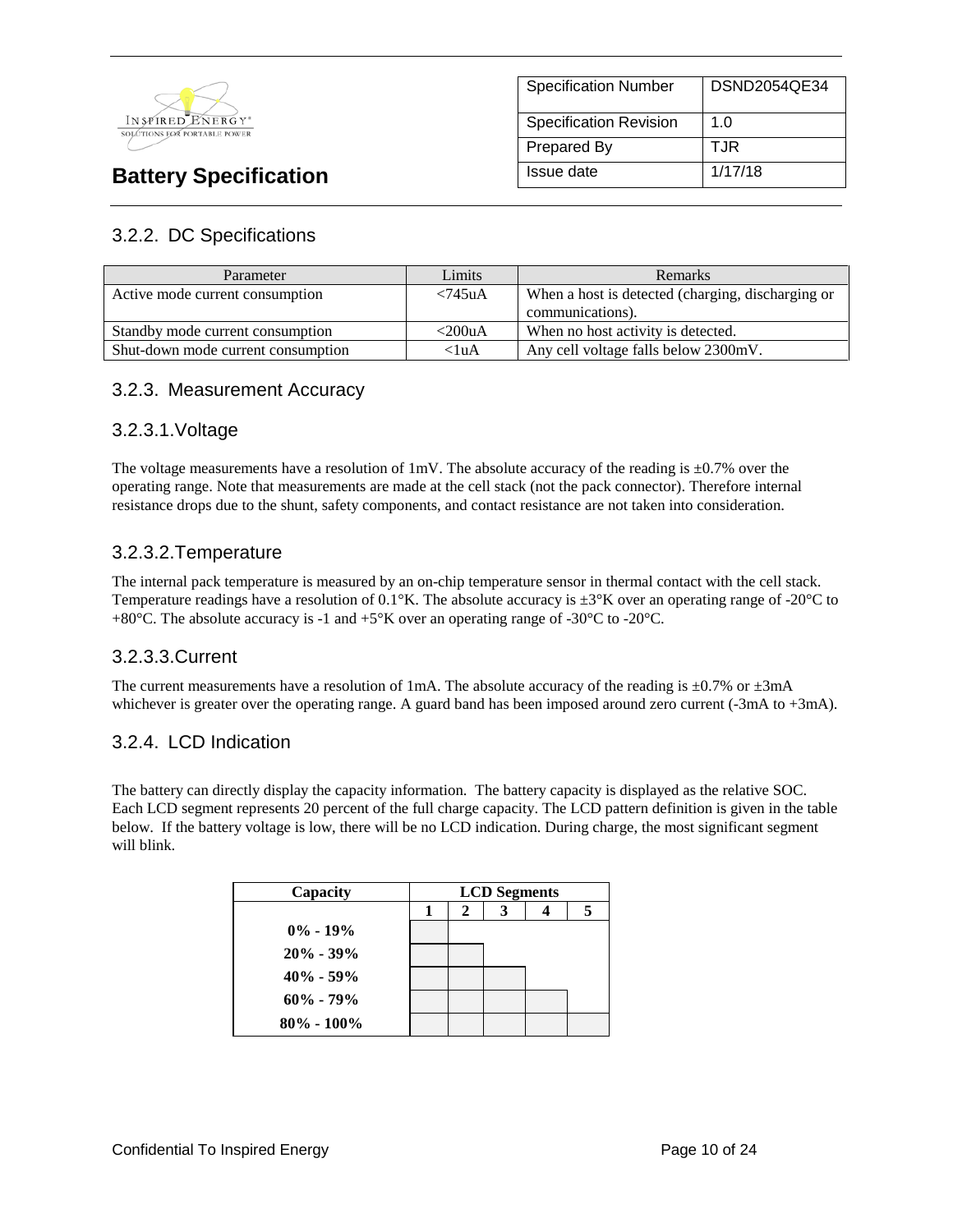

| <b>Specification Number</b>   | DSND2054QE34 |
|-------------------------------|--------------|
| <b>Specification Revision</b> | 1.0          |
| Prepared By                   | TJR          |
| Issue date                    | 1/17/18      |

# **3.3. SMBus and SBD Parameters**

## 3.3.1. Overview Of Operations

The battery is fitted with a microprocessor and associated circuitry for communication with an external host device and/or smart battery charger. Reference should be made to the following specifications when reading this section:

- System Management Bus Specification (Rev 1.1, Dec 11, 1998) with the exception that it is necessary to wait at least 150uS between battery message transactions.
- Smart Battery Data Specification (Rev 1.1, Dec 15, 1998)
- Smart battery Charger Specification (Rev 1.1, Dec 15, 1998)

## 3.3.2. SMBus Logic Levels

| Symbol                                    | Limits<br>Parameter           |        | Units |  |
|-------------------------------------------|-------------------------------|--------|-------|--|
|                                           |                               | Min    | Max   |  |
| Data/Clock input low voltage<br>Vıı       |                               | $-0.3$ | 0.8   |  |
| Data/Clock input high voltage<br>$V_{ih}$ |                               | 2.1    | 5.5   |  |
| $V_{\text{ol}}$                           | Data/Clock output low voltage |        | 0.4   |  |

### 3.3.3. SMBus Data Protocols

SMBus Interface complies with SBS Specification Version 1.1. The battery pack includes a simple bi-directional serial data interface. A host processor uses the interface to access various battery pack registers.

The interface uses a command-based protocol, where the host processor sends the battery address command byte to the battery pack. The command directs the battery pack to either store the next data received to a register specified command byte or output the data specified by the command byte.

# 3.3.4. SMBus Host-to-Battery Message Protocol

The Bus Host communicates with the battery pack using one of three protocols:

- Write Word
- Read Word
- Read Block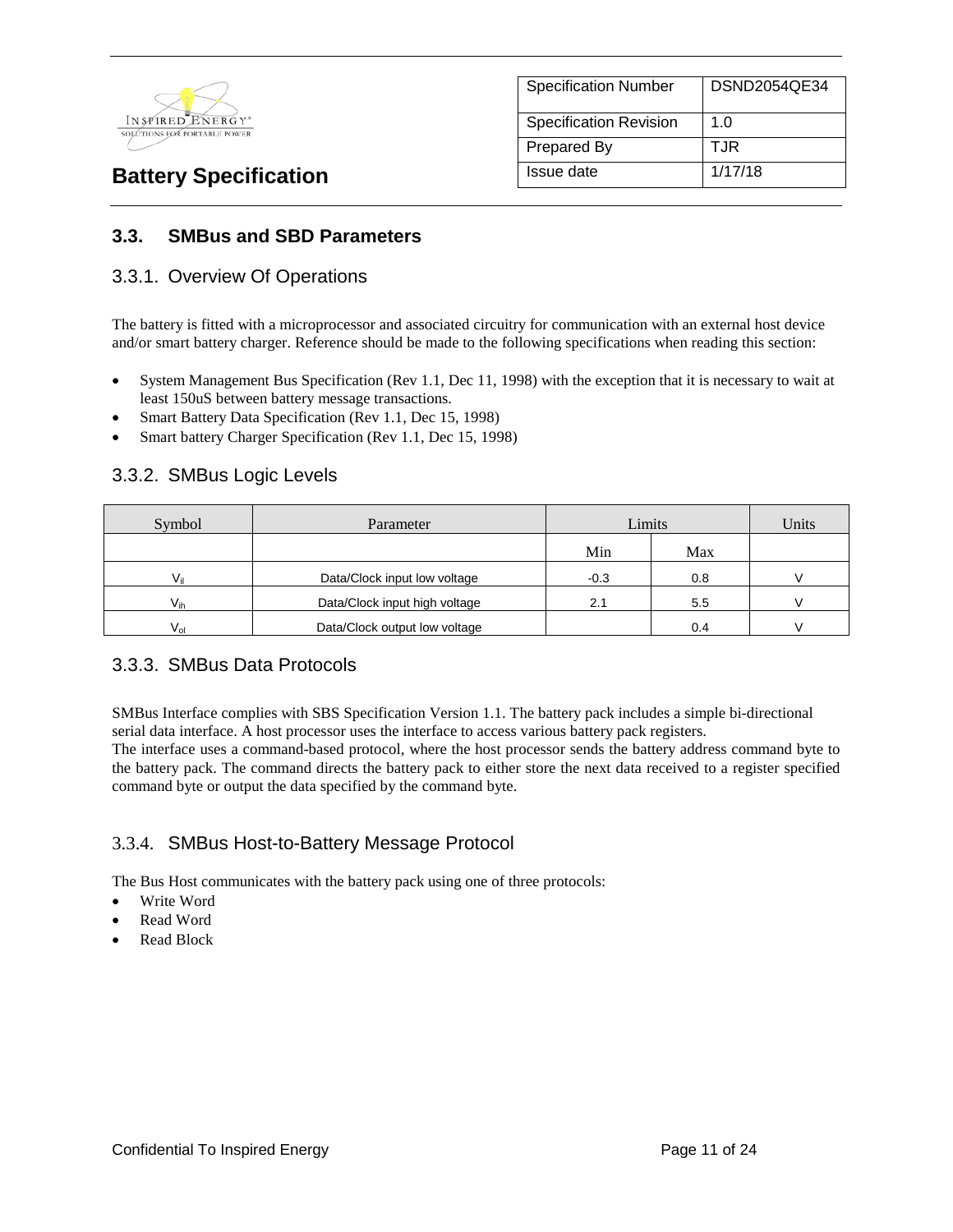|                                                  | <b>Specification Number</b>   | DSND2054QE34 |
|--------------------------------------------------|-------------------------------|--------------|
| INSPIRED ENERGY*<br>SOLÚTIONS FOR PORTABLE POWER | <b>Specification Revision</b> | 1.0          |
|                                                  | Prepared By                   | TJR          |
| <b>Battery Specification</b>                     | Issue date                    | 1/17/18      |

# 3.3.4.1.Write Word

The first byte of a Write Word access is the command code. The next two Bytes are the data to be written. In this example the master asserts the slave device address followed by the write bit. The device acknowledges and the master delivers the command code. The slave again acknowledges before the master sends the data word (low byte first). The slave acknowledges each byte according to the I²C specification, and the entire transaction is finished with a stop condition.



Reading data is slightly more complex than writing data. First the host must write a command to the slave device. Then it must follow that command with a repeated start condition to denote a read from that device's address. The slave then returns two bytes of data.

Note that there is not a stop condition before the repeated start condition, and that a "Not Acknowledge" signifies the end of the read transfer.



The Block Read begins with a slave address and a write condition. Then it must follow that command with a repeated start condition to denote a read from that device's address. After the repeated start the slave issues a byte count that describes how many data bytes will follow in the message. If a slave had 20 bytes to send, the first byte would be the number 20 (14h), followed by the 20 bytes of data. The byte count may not be 0. A Block Read can

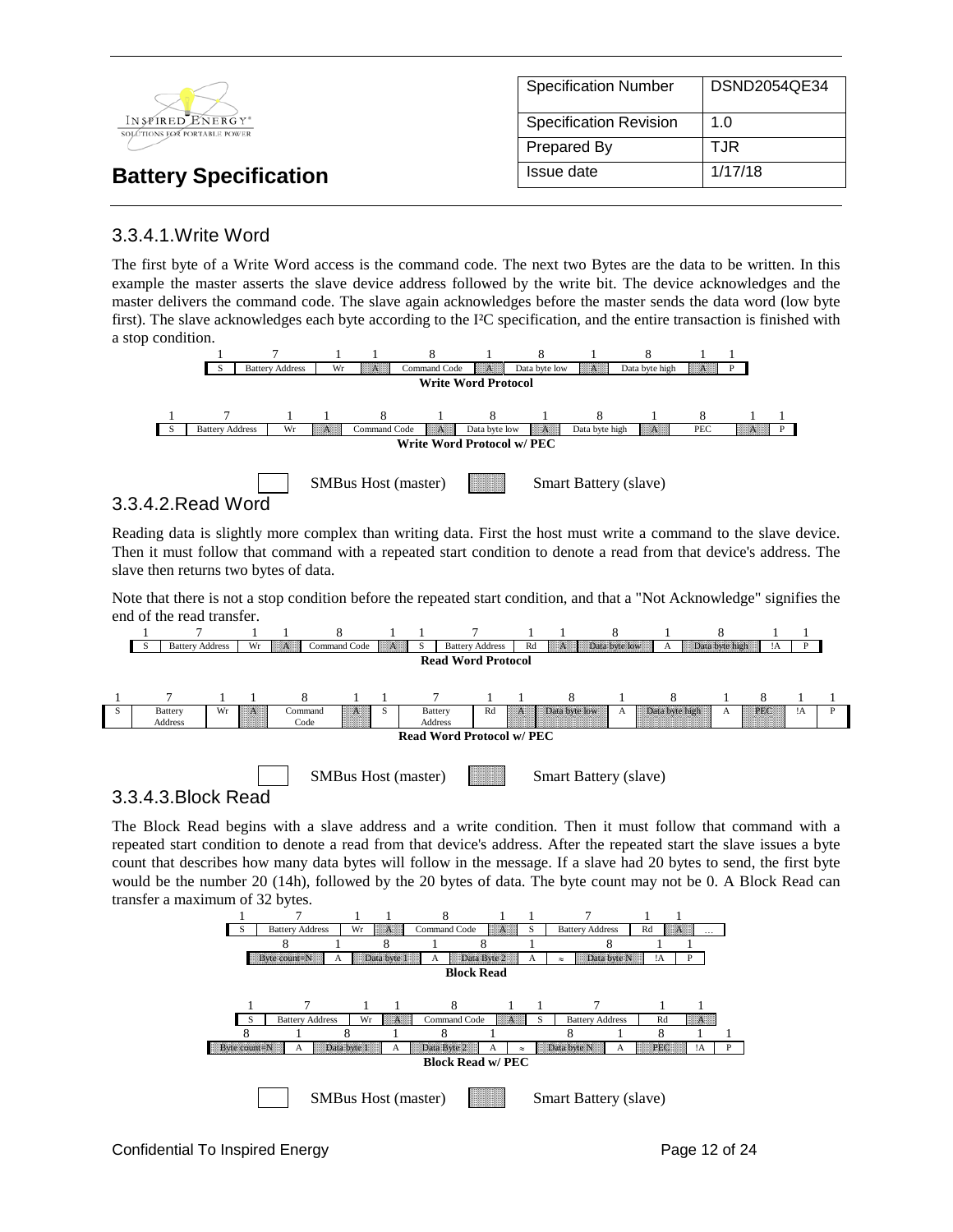

# 3.3.5. SMBus Battery-to-Charger Message Protocol

The Smart Battery, acting as an SMBus master will dynamically alter the charger characteristics of the Smart Charger, behaving as an SMBus slave using the SMBus Write Word protocol. Communication begins with the Smart Charge's address, followed by a Command Code and a two byte value. The Smart Charger adjust its output to correspond with the request.



## 3.3.6. SMBus Battery Critical Message Protocol

A Smart Battery to SMBus Host or Smart Charger message is sent using the SMBus Write Word protocol. Communication begins with the SMBus Host's or Smart Battery Charger's address, followed by the Smart Battery's address which replaces the Command Code. The SMBus Host or Smart Charger can now determine that the Smart Battery was the originator of the message and that the following 16 bits are its status.



# 3.3.7. Host To Battery Messages (Slave Mode)

The Host acting in the role of bus master uses the read word, write word, and read block protocols to communicate with the battery, operating in slave mode.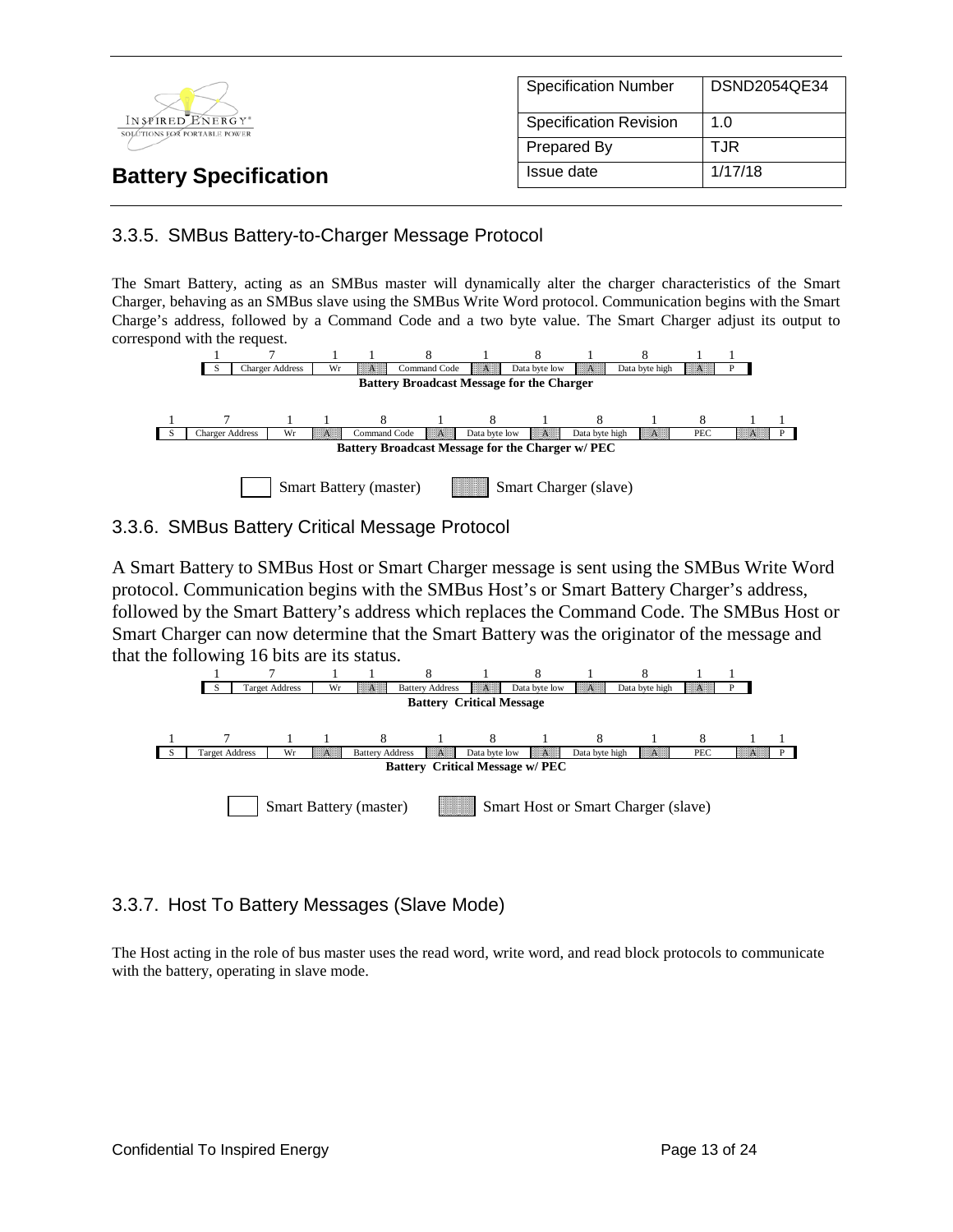

| <b>Specification Number</b>   | DSND2054QE34 |
|-------------------------------|--------------|
| <b>Specification Revision</b> | 1.0          |
| Prepared By                   | TJR          |
| Issue date                    | 1/17/18      |

# **Host-to-Battery Messages**

| Function                 | Command      | Description                                                                                                                                                                                                                              |                   | Access       | Default          |
|--------------------------|--------------|------------------------------------------------------------------------------------------------------------------------------------------------------------------------------------------------------------------------------------------|-------------------|--------------|------------------|
|                          | Code         |                                                                                                                                                                                                                                          |                   |              | (POR)            |
| ManufacturerAccess()     | 0x00         |                                                                                                                                                                                                                                          |                   | r/w          |                  |
| RemainingCapacityAlarm() | 0x01         | Remaining Capacity Alarm Threshold.                                                                                                                                                                                                      | mAh               | r/w          | 340              |
| RemainingTimeAlarm()     | 0x02         | Remaining Time Alarm Threshold.                                                                                                                                                                                                          | minutes           | r/w          | 10               |
| BatteryMode()            | 0x03         | <b>Battery Operational Modes.</b>                                                                                                                                                                                                        | <b>Bit flags</b>  | r/w          | 0x0081           |
| AtRate()                 | 0x04         | This function is the first half of a two-function call-set used to<br>set the AtRate value used in calculations made by the<br>AtRateTimeToFull(), AtRateTimeToEmpty(), and AtRateOK()<br>functions.                                     | mA                | r/w          | $\Omega$         |
| AtRateTimeToFull()       | 0x05         | Returns the predicted remaining time to fully charge the<br>battery at the AtRate() value.                                                                                                                                               | minutes           | $\mathsf{r}$ | 65535            |
| AtRateTimeToEmpty()      | 0x06         | Returns the predicted remaining operating time if the battery<br>is discharged at the AtRate() value.                                                                                                                                    | minutes           | $\mathsf{r}$ | 65535            |
| AtRateOK()               | 0x07         | Returns a Boolean value that indicates whether or not the<br>battery can deliver the AtRate value of additional energy for<br>10 seconds. If the AtRate() value is zero or positive, the<br>AtRateOK() function will ALWAYS return TRUE. | boolean           | $\mathsf{r}$ | $\mathbf{1}$     |
| Temperature()            | 0x08         | Returns the pack's internal temperature.                                                                                                                                                                                                 | $0.1$ °K          | $\mathbf{r}$ |                  |
| Voltage()                | 0x09         | Returns the battery's voltage (measured at the cell stack)                                                                                                                                                                               | mV                | $\mathsf{r}$ |                  |
| Current()                | 0x0a         | Returns the current being supplied (or accepted) through the<br>battery's terminals.                                                                                                                                                     | mA                | $\mathsf{r}$ | 0                |
| AverageCurrent()         | 0x0b         | Returns a rolling average based upon the last 64 samples of<br>current.                                                                                                                                                                  | mA                | $\mathbf r$  | $\Omega$         |
| MaxError()               | 0x0c         | Returns the expected margin of error.                                                                                                                                                                                                    | percent           | $\mathsf{r}$ | 100              |
| RelativeStateOfCharge()  | 0x0d         | Returns the predicted remaining battery capacity expressed<br>as a percentage of FullChargeCapacity().                                                                                                                                   | percent           | $\mathsf{r}$ | $\Omega$         |
| AbsoluteStateOfCharge()  | 0x0e         | Returns the predicted remaining battery capacity expressed<br>as a percentage of DesignCapacity().                                                                                                                                       | percent           | $\mathbf{r}$ | $\Omega$         |
| RemainingCapacity()      | 0x0f         | Returns the predicted remaining battery capacity.                                                                                                                                                                                        | mAh               | $\mathsf{r}$ | 0                |
| FullChargeCapacity()     | 0x10         | Returns the predicted battery capacity when fully charged.                                                                                                                                                                               | mAh               | $\mathsf{r}$ |                  |
| RunTimeToEmpty()         | 0x11         | Returns the predicted remaining battery life at the present<br>rate of discharge.                                                                                                                                                        | minutes           | $\mathbf{r}$ | 65535            |
| AverageTimeToEmpty()     | 0x12         | Returns the rolling average of the predicted remaining battery<br>life.                                                                                                                                                                  | minutes           | $\mathsf{r}$ | 65535            |
| AverageTimeToFull()      | 0x13         | Returns the rolling average of the predicted remaining time<br>until the battery reaches full charge.                                                                                                                                    | minutes           | $\mathsf{r}$ | 65535            |
| ChargingCurrent()        | 0x14         | Returns the battery's desired charging rate.                                                                                                                                                                                             | mA                | $\mathsf{r}$ | 1500             |
| ChargingVoltage()        | 0x15         | Returns the battery's desired charging voltage.                                                                                                                                                                                          | mV                | $\mathsf{r}$ | 16800            |
| BatteryStatus()          | 0x16         | Returns the battery's status word.                                                                                                                                                                                                       | <b>Bit flags</b>  | $\mathsf{r}$ | 0x2C0            |
| CycleCount()             | 0x17         | Returns the number of charge/discharge cycles the battery<br>has experienced. A charge/discharge cycle is defined as: an<br>amount of discharge approximately equal to the value of<br>DesignCapacity.                                   | cycles            | $\mathbf{r}$ | $\Omega$         |
| DesignCapacity()         | 0x18         | Returns the theoretical capacity of the new battery.                                                                                                                                                                                     | mAh               | $\mathbf{r}$ | 3400             |
| DesignVoltage()          | 0x19         | Returns the theoretical voltage of a new battery.                                                                                                                                                                                        | mV                | $\mathsf{r}$ | 14400            |
| SpecificationInfo()      | 0x1a         | Returns the version number of the SBDS the battery pack<br>supports, as well as voltage and current scaling information.                                                                                                                 | Formatted<br>word | $\mathsf{r}$ | 0x0031           |
| ManufacturerDate()       | 0x1b         | Returns the date the electronics was manufactured.                                                                                                                                                                                       | Formatted<br>word | $\mathsf{r}$ |                  |
| SerialNumber()           | 0x1c         | Returns the electronics serial number.                                                                                                                                                                                                   | number            | r            |                  |
| Reserved                 | 0x1d         |                                                                                                                                                                                                                                          |                   | r            |                  |
| ManufacturerName()       | 0x1f<br>0x20 | Returns a character array containing the manufacture's                                                                                                                                                                                   | string            | $\mathsf{r}$ | <b>INSPIREDE</b> |
|                          |              | name.                                                                                                                                                                                                                                    |                   |              |                  |
| DeviceName()             | 0x21         | Returns a character array that contains the battery's name.                                                                                                                                                                              | string            | $\mathsf{r}$ | ND2054HD34       |
| DeviceChemistry()        | 0x22         | Returns a character array that contains the battery's<br>chemistry.                                                                                                                                                                      | string            | $\mathsf{r}$ | <b>LION</b>      |
| ManufacturerData()       | 0x23         | Returns data specific to the manufacture.                                                                                                                                                                                                |                   | r            |                  |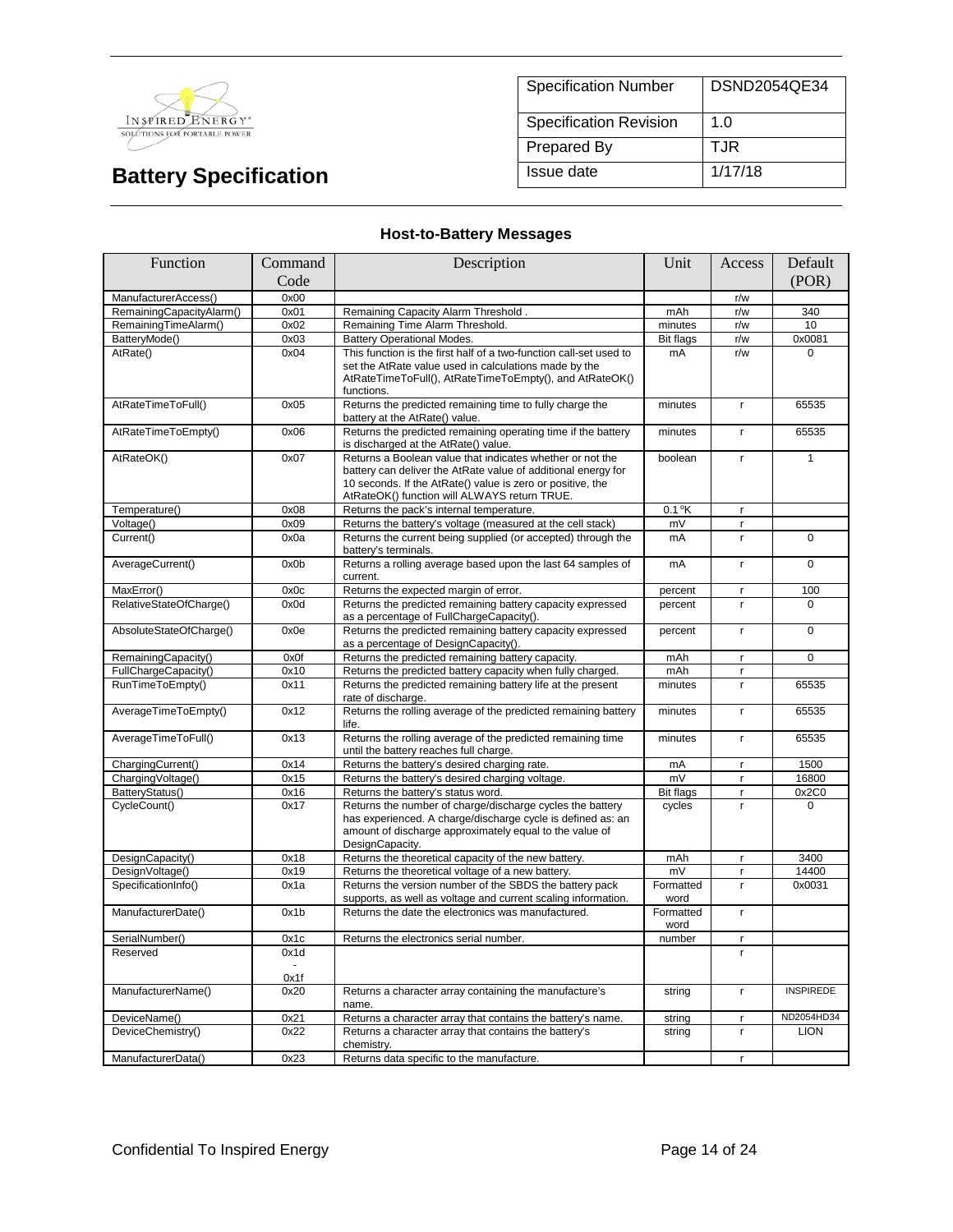

| <b>Specification Number</b>   | DSND2054QE34 |
|-------------------------------|--------------|
| <b>Specification Revision</b> | 1. $\Omega$  |
| Prepared By                   | T.JR         |
| Issue date                    | 1/17/18      |

# 3.3.8. Battery To Charger Messages (Master Mode)

The battery, acting in the role of a bus master, uses the write word protocol to communicate with the charger, operating in slave mode. If the CHARGER\_MODE bit in BatteryMode() is clear, the Battery will broadcast Charger request information every 10 to 60 second.

#### **Battery-to-Charger Messages**

| Function          | Code<br>.ommand | Description                                               | <b>TT</b><br>Jn11 | Access |
|-------------------|-----------------|-----------------------------------------------------------|-------------------|--------|
| ChargingCurrent() | 0x14            | Sends the desired charging rate to the battery charger    | mA                |        |
| ChargingVoltage() | 0x15            | Sends the desired charging voltage to the battery charger | m۱                |        |

## 3.3.9. Critical Messages (Master Mode)

Whenever the Battery detects a critical condition, it takes the role of a bus master and sends AlarmWarning() message to the Host and/ or Charger. The Battery broadcasts the AlarmWarning() message at 10 second intervals until the critical condition(s) has been corrected.

### **Battery Critical Messages**

| <b>Function</b> | Code<br>command | Description                                                                                           | Unit              | Access |
|-----------------|-----------------|-------------------------------------------------------------------------------------------------------|-------------------|--------|
| AlarmWarning()  | 0x16            | This message is to the host and/or charger to notify them that one<br>or more alarm conditions exist. | Formatted<br>word | W      |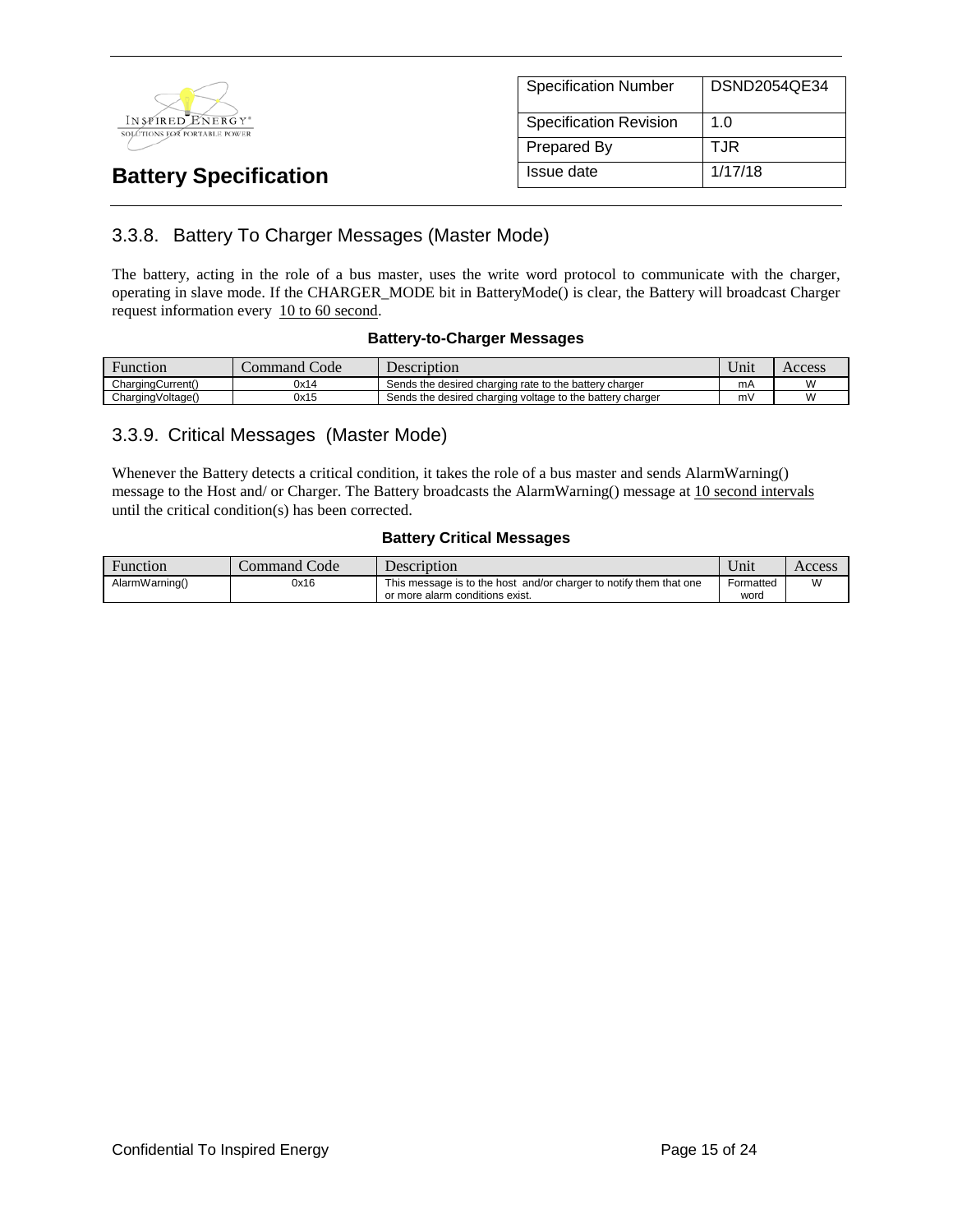

| <b>Specification Number</b>   | DSND2054QE34 |
|-------------------------------|--------------|
| <b>Specification Revision</b> | 1.0          |
| Prepared By                   | TJR          |
| Issue date                    | 1/17/18      |

#### **Alarm Bit Definitions**

| Bit | <b>Battery Status</b>                     | Set When:                                                                                                                                                                                         | Action When Set:                                                     | Cleared When:                                                                                                                                                           |
|-----|-------------------------------------------|---------------------------------------------------------------------------------------------------------------------------------------------------------------------------------------------------|----------------------------------------------------------------------|-------------------------------------------------------------------------------------------------------------------------------------------------------------------------|
| 15  | OVER CHARGD ALARM                         | RemainingCapacity() exceeds<br>FullChargeCapacity() + 300mAh.                                                                                                                                     | Stop charging.                                                       | A continuous discharge of $\geq$<br>300mAh.                                                                                                                             |
| 14  | TERMINATE CHARGE ALARM                    | Primary Charge Termination, Cell<br>Over-Voltage (COV), Over-Current<br>Charge (OCC), Over-Temp Charge<br>(OTC) conditions.<br>$COV = 4300mV$<br>$OCC = 2000mA$<br>$OTC = 58°C$                   | Stop charging.                                                       | RelativeStateOfCharge() ≤ 95%,<br>COV, OCC or OTC recovery<br>threshold.<br>COV recovery ≤ 4150mV<br>OCC recovery ≤ 200mA for 70sec<br>OTC recovery $\leq 56^{\circ}$ C |
| 13  | Reserved                                  |                                                                                                                                                                                                   |                                                                      |                                                                                                                                                                         |
| 12  | OVER TEMP ALARM                           | Over-Temp Charge (OTC) or Over-<br>Temp discharge (OTD) condition.<br>$OTC = 58°C$<br>$OTD=75^{\circ}C$                                                                                           | Appropriate FET will<br>be disabled to<br>prevent further<br>action. | OTC or OTD recovery threshold.<br>OTC recovery = $56^{\circ}$ C<br>OTD recovery = $65^{\circ}$ C                                                                        |
| 11  | TERMINATE DISCHARGE ALARM                 | RelativeStateOfCharge() ≤ 0%,<br>Cell Under-Voltage (CUV), Over-<br>Current Discharge (OCD), Over-Temp<br>Discharge (OTD) conditions.<br>$CUV = 2400mV$<br>$OCD = -4250mA$<br>$OTD = 75^{\circ}C$ | Stop discharging.                                                    | RelativeStateOfCharge() ≥ 1%,<br>CUV, OCD or OTD recovery<br>threshold.<br>CUV recovery ≥ 3000mV<br>OCD recovery ≥ -200mA for 70sec<br>OTD recovery $\leq 65^{\circ}$ C |
| 10  | Reserved                                  |                                                                                                                                                                                                   |                                                                      |                                                                                                                                                                         |
| 9   | REMAINING_CAPACITY_ALARM<br>User settable | RemainingCapacity() <<br>RemainingCapacityAlarm().                                                                                                                                                | User defined.                                                        | RemainingCapacityAlarm() = $0$ or is<br>$\leq$ Remaining Capcity().                                                                                                     |
| 8   | REMAINING TIME ALARM<br>User settable)    | AverageTimeToEmpty() <<br>RemainingTimeAlarm().                                                                                                                                                   | User defined.                                                        | RemainingTimeAlarm() = $0$ or $\leq$<br>AverageTimeToEmpty().                                                                                                           |

#### **Status Bit Definitions**

| Bit | <b>Battery Status</b>   | Set When:                                                 | Action When Set:  | Cleared When:                       |
|-----|-------------------------|-----------------------------------------------------------|-------------------|-------------------------------------|
|     | <b>INITIALIZED</b>      |                                                           | None.             |                                     |
|     | <b>DISCHARGING</b>      | Battery is not in charge mode.                            | None.             | Battery is in charging mode.        |
|     | FULLY CHARGED           | When the battery detects a primary<br>charge termination. | Stop charging.    | RelativeStateOfCharge() $\leq$ 95%. |
|     | <b>FULLY DISCHARGED</b> | RelativeStateOfCharge() $\leq 0\%$ .                      | Stop discharging. | RelativeStateOfCharge() $\geq$ 20%. |

# 3.3.10.Pack Calibration Cycle

The fuel-gauge uses the Impedance Track Technology to measure and calculate the available charge in battery cells. The achievable accuracy is better than 1% error over the lifetime of the battery. Max Error increases by 1% in 20 cycles, e.g., only occasionally is a full charge/discharge learning cycle required to maintain high accuracy.

# **3.4. Protection Electronics**

### 3.4.1. Overview Of Operation

Electronic circuitry is permanently connected within the battery pack to prevent damage if either the charger or host device fails to function correctly. The circuitry also protects the battery if an illegal current source is placed across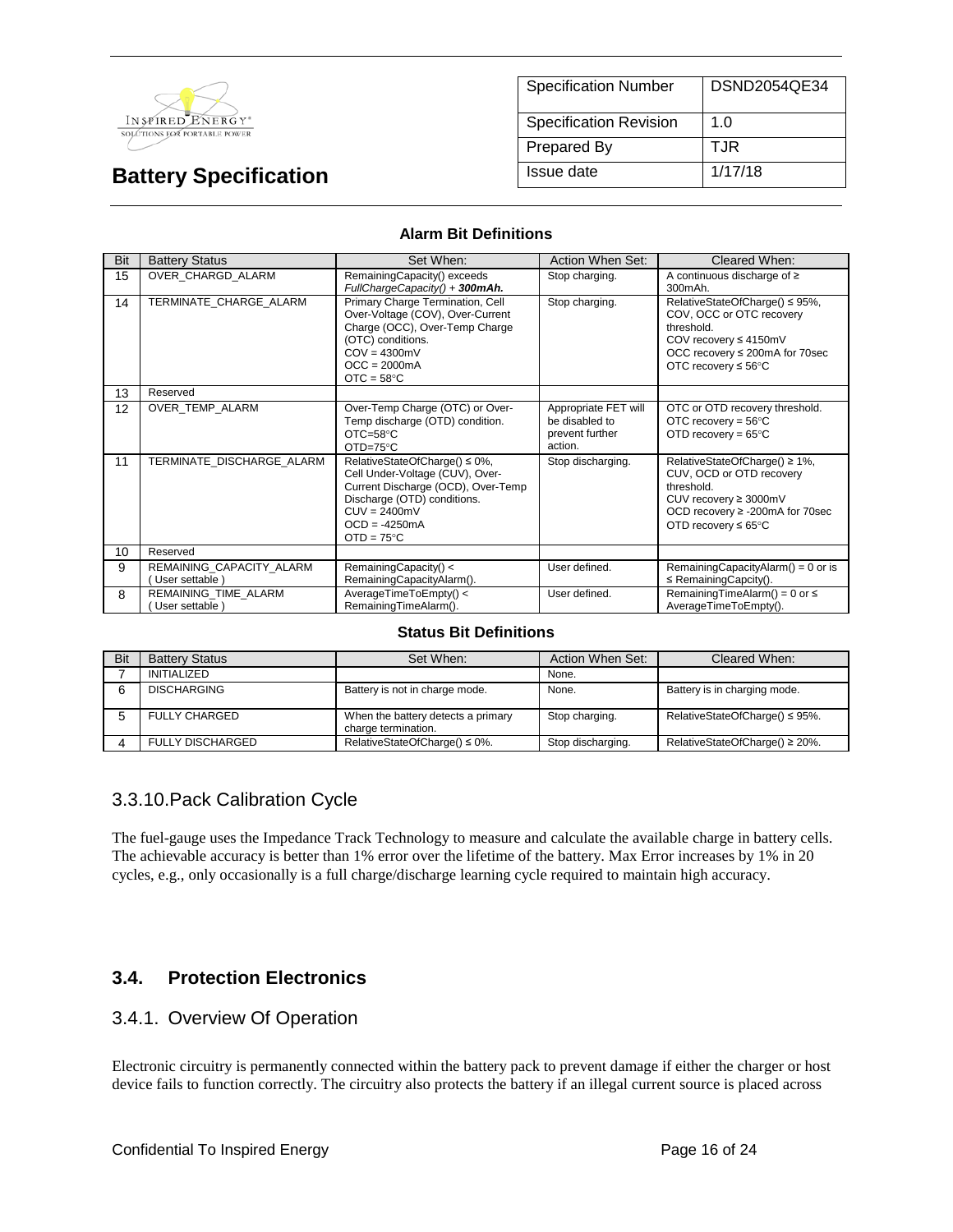

| <b>Specification Number</b>   | DSND2054QE34 |
|-------------------------------|--------------|
| <b>Specification Revision</b> | 1.0          |
| Prepared By                   | TJR          |
| Issue date                    | 1/17/18      |

the battery terminals, or an illegal load is connected. Redundant levels of protection have been implemented (the primary protection levels are auto-resettable and the secondary are non-resettable ).

# 3.4.2. Charge Protection

#### Over-Voltage:

The primary protection circuit will prevent the battery from charging if any cell voltage  $\geq$  4300mV. Then, once all cell voltages are  $\leq$  4150mV, it will allow charging again.

The secondary protection circuit will prevent the battery from charging if any cell voltage  $\geq 4.45V + (-0.05V)$  by blowing a power path logic fuse. The fuse is non-re-settable rendering the battery pack non-functional.

#### Over-temp:

The primary protection circuit also provides over-temperature protection and will prevent the battery from charging at temperatures ≥54°C(see paragraph 3.1.5 for ChargeCurrent() request). Then, once the battery temperature has cooled to  $\leq 45^{\circ}$ C, it will again allow charging.

#### Over-Current:

The primary protection circuit also provides continuous over-current protection and will prevent the battery from charging at Current()  $\geq$  2.00A. Then, once the AverageCurrent()  $\leq$  200mA for 70sec, the battery will re-test the overcurrent condition, and again allow charging.

# 3.4.3. Discharge Protection

#### Under-Voltage:

The primary protection circuit will prevent the battery from being further discharged once any cell voltage reaches  $\leq$ 2400mV. Then, once all cell voltages are  $\geq$  3000mV, it will allow discharge again.

#### Over-temp:

The primary protection circuit also provides over-temperature protection and will prevent the battery from discharging at temperatures ≥75°C. Then, once the battery temperature has cooled to ≤65°C, it will again allow discharging.

If the battery reaches 85°C for any reason the secondary protection circuit will blow the in-line power path logic fuse. The fuse is non-re-settable rendering the battery pack non-functional.

#### Over-Current:

The primary protection circuit also provides continuous over-current protection and will prevent the battery from discharging at Current()  $\geq$  4.25A. Then, Once the AverageCurrent() $\leq$  200mA for 70sec, the battery will re-test the over-current condition, and again allow discharging.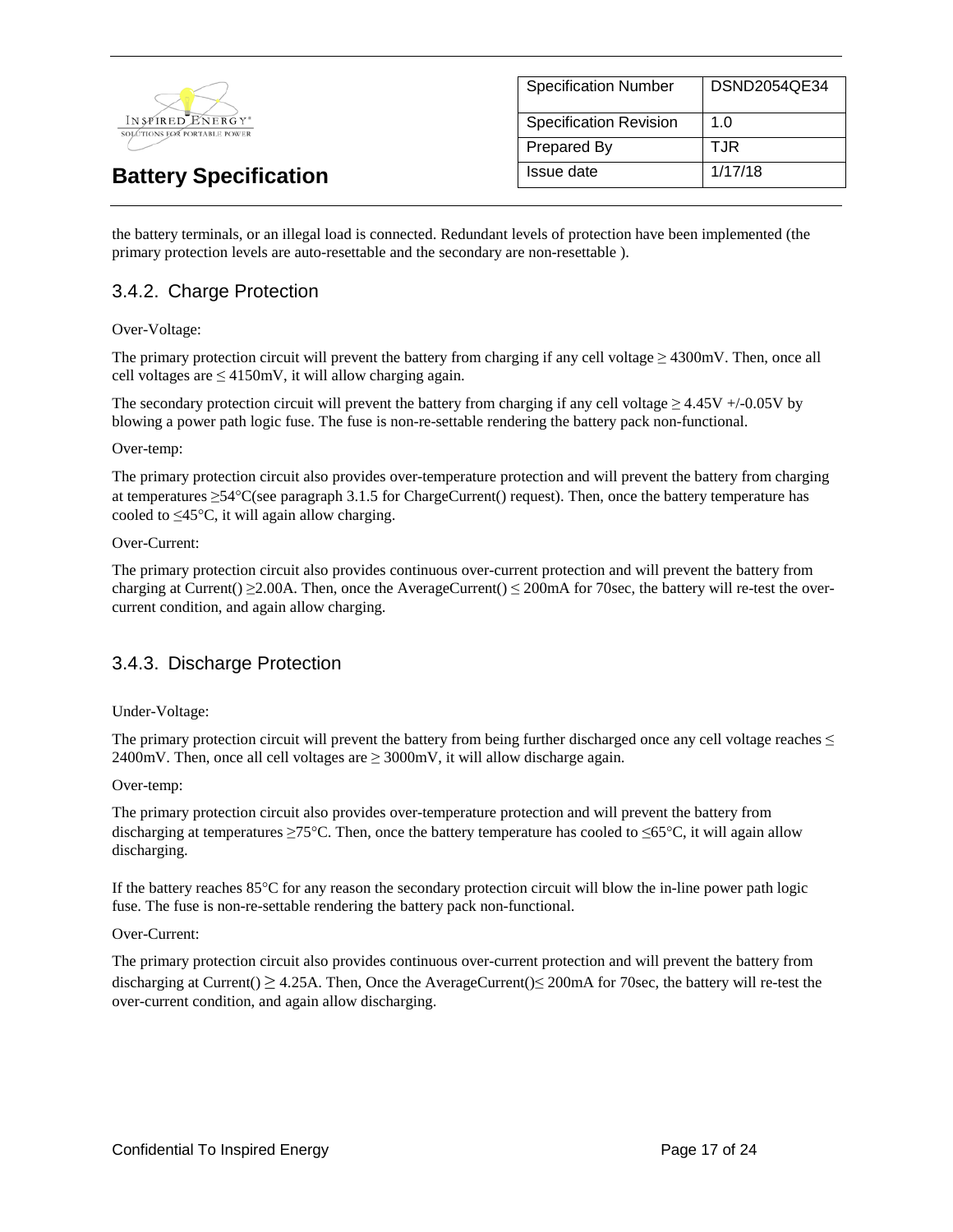

| <b>Specification Number</b>   | DSND2054QE34 |
|-------------------------------|--------------|
| <b>Specification Revision</b> | 1. $\Omega$  |
| Prepared By                   | TJR          |
| Issue date                    | 1/17/18      |

# 3.4.4. Short-Circuit Protection

The primary protection circuit will prohibit the discharge of the battery if a short-circuit is placed across the battery  $+$  / - terminals. Then, once the AverageCurrent()  $\leq$  1mA for 70sec, the battery will re-test the short-circuit condition, and again allow discharging.

The pack is design to withstand reasonable in-rush currents without resetting the electronics and without interrupting the discharge cycle. The following graph illustrates the short-circuit/in-rush set points as implemented:

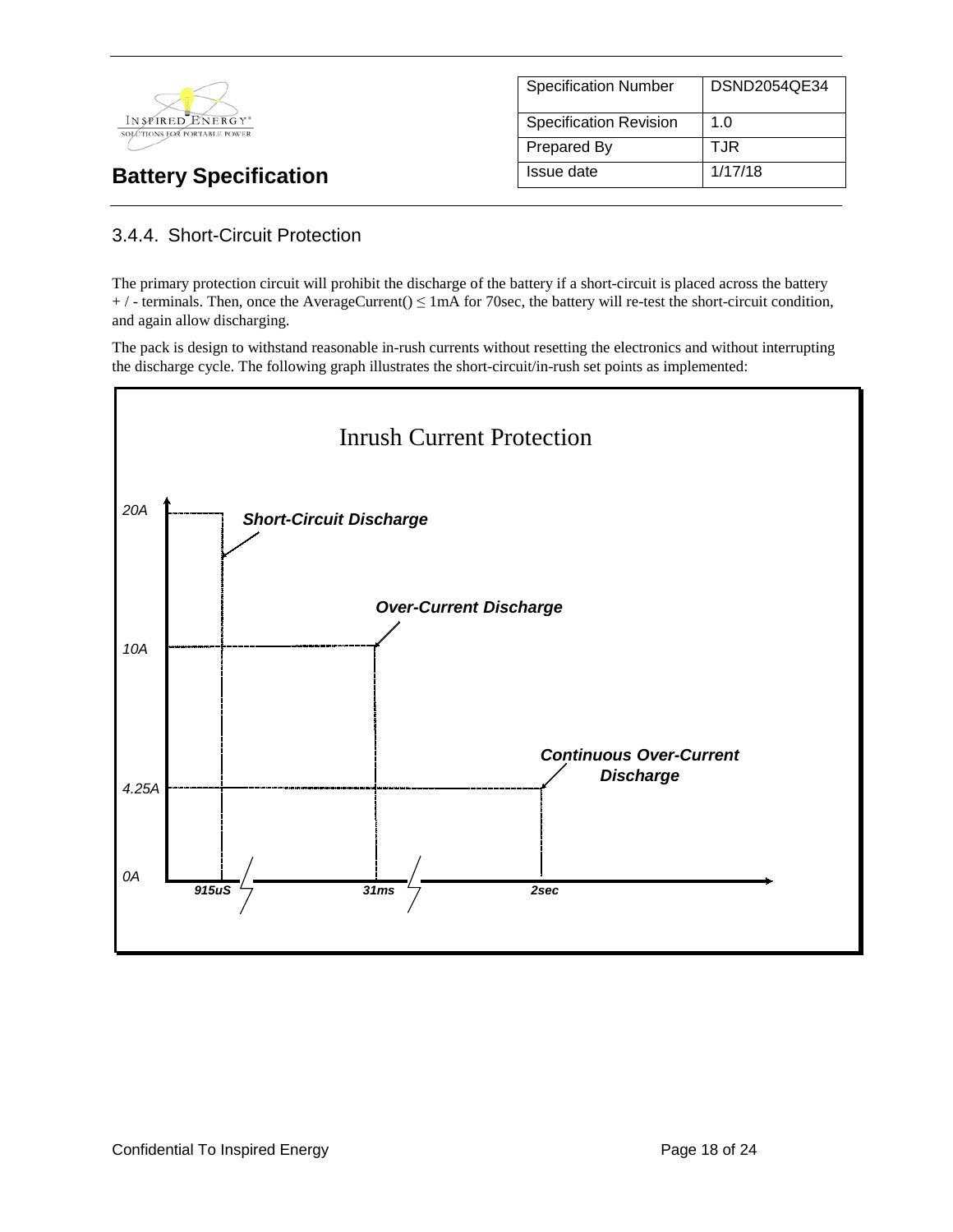

| <b>Specification Number</b>   | DSND2054QE34 |
|-------------------------------|--------------|
| <b>Specification Revision</b> | 1. $\Omega$  |
| <b>Prepared By</b>            | T.JR         |
| Issue date                    | 1/17/18      |

# **3.5. Passive Safety Protection**

### 3.5.1. Overview Of Operation

The battery pack is fitted with additional components to protect it against abusive charge and discharge conditions. These are in addition to the electronic protection.

## 3.5.2. Thermal Fuse

A Thermal Fuse is fitted in series with the charge/ discharge path to protect the battery from over temperature. This device goes open circuit if the cell case temperature reaches the fuse's temperature rating of 93 $^{\circ}$ C (+0 $^{\circ}$ C, -5 $^{\circ}$ C). The fuse is non-re-settable rendering the battery pack non-functional.

# 3.5.3. Slow-Blow Current Fuse (Logic Fuse)

A current slow-blow fuse is assembled in series with the battery pack to protect the battery pack against abusive over current over-load. The hold current is rated at 12A for 4 hours (minimum@25C). The fuse is non-re-settable rendering the battery pack non-functional.

# **3.6. Mechanical Specifications**

### 3.6.1. Weight

Approximately 0.24 Kg.

### 3.6.2. Mating Connector

The recommended interconnection mating male connector is AMP P/N 5787422-1 or 5787446-1.

### 3.6.3. Date Code/Serial Number

#### IE YYWWRR

#### SN SSSSS XZZAh

 $IE =$  Inspired Energy Newberry facility YY = Calendar Year WW = Calendar Week RR = Battery revision SSSSSS = Serial Number  $X =$  the cell supplier ZZAh = the stored energy of the battery in Amp hours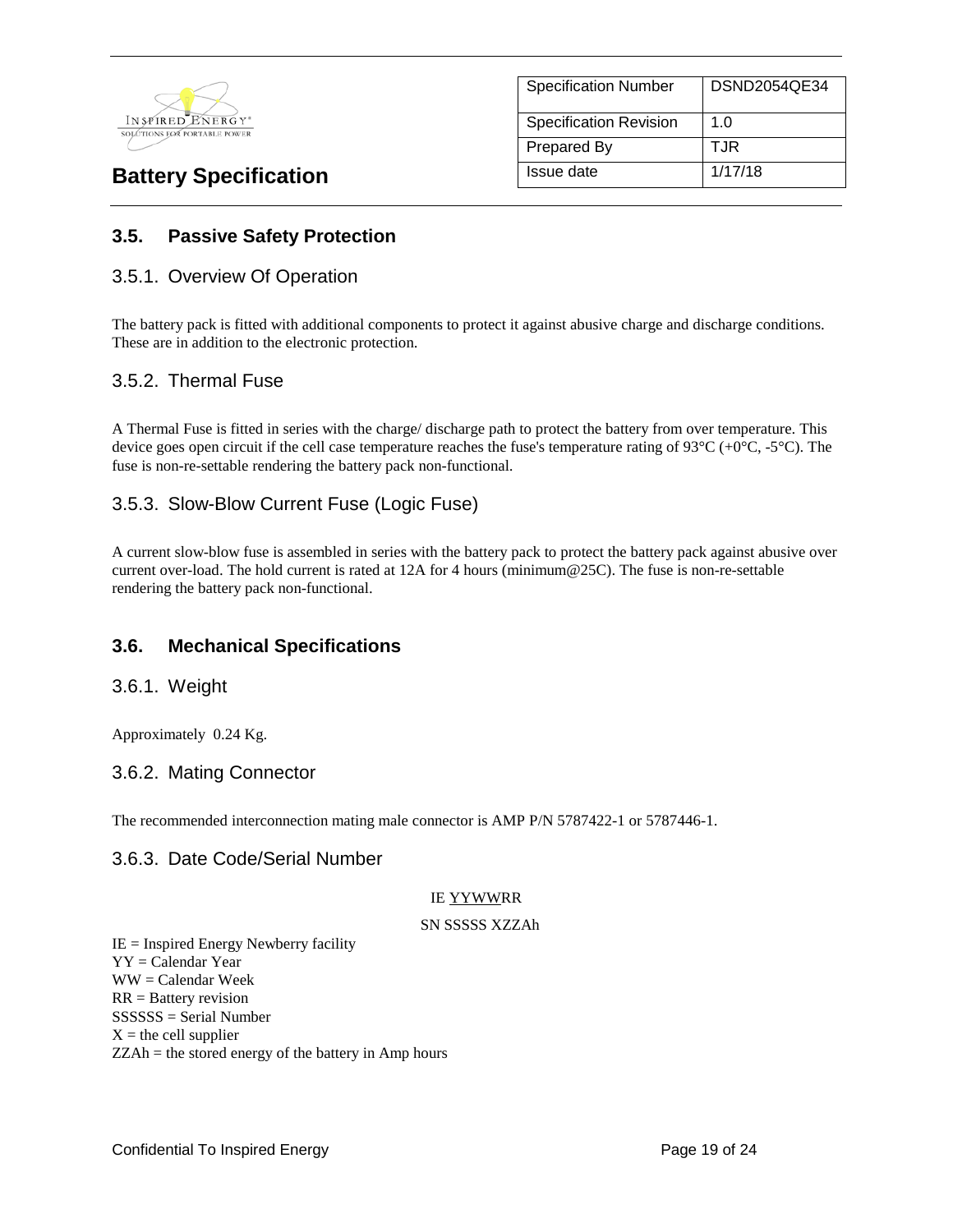

| <b>Specification Number</b>   | DSND2054QE34 |
|-------------------------------|--------------|
| <b>Specification Revision</b> | 1.0          |
| Prepared By                   | T.JR         |
| Issue date                    | 1/17/18      |

# 3.6.4. Packaging

The batteries are packaged in bulk, in accordance with all applicable transportation regulations.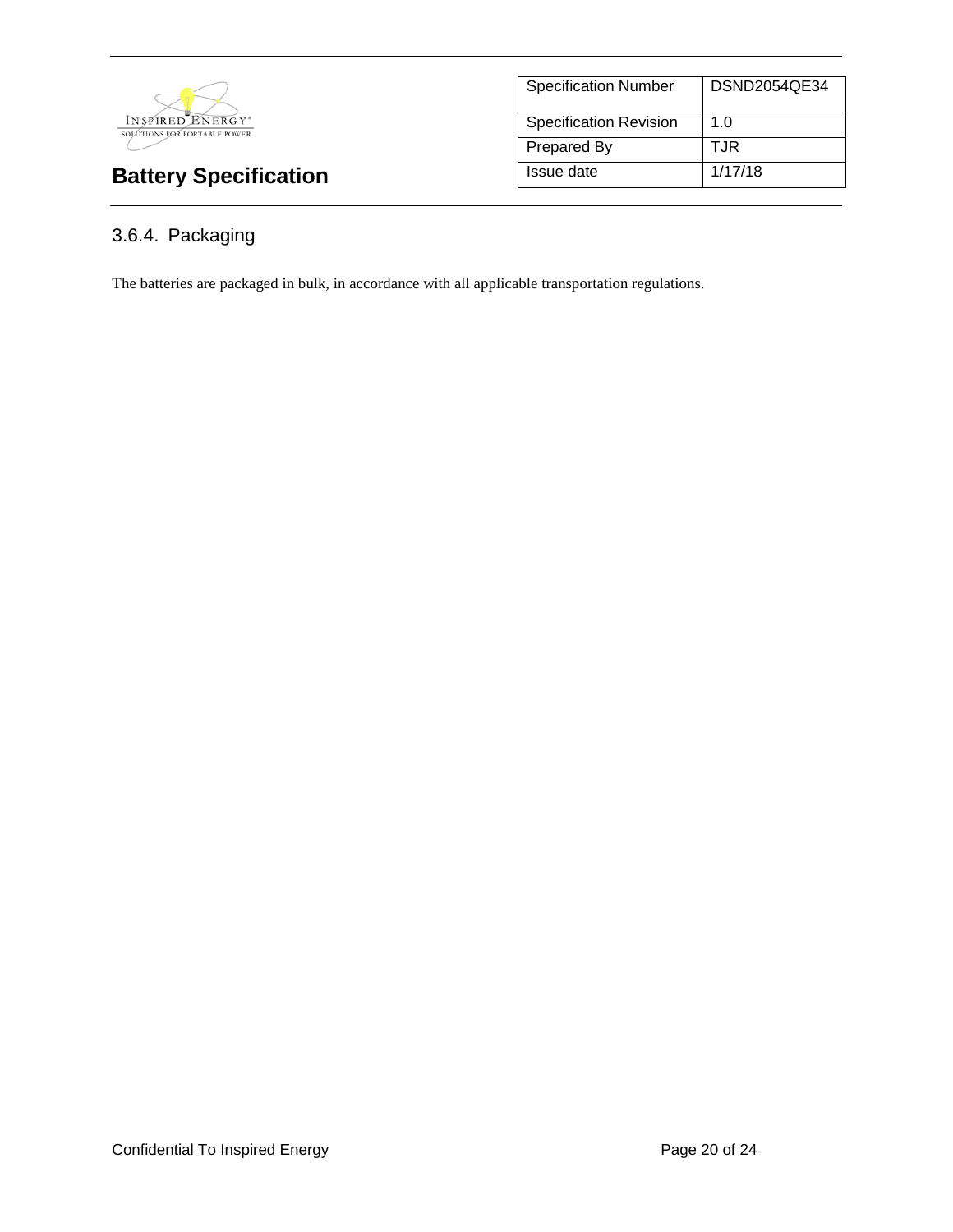

| <b>Specification Number</b> | DSND2054QE34 |
|-----------------------------|--------------|
| Specification Revision      | 1.0          |
| Prepared By                 | TJR          |
| Issue date                  | 1/17/18      |

# 3.6.5. Mechanical Drawing

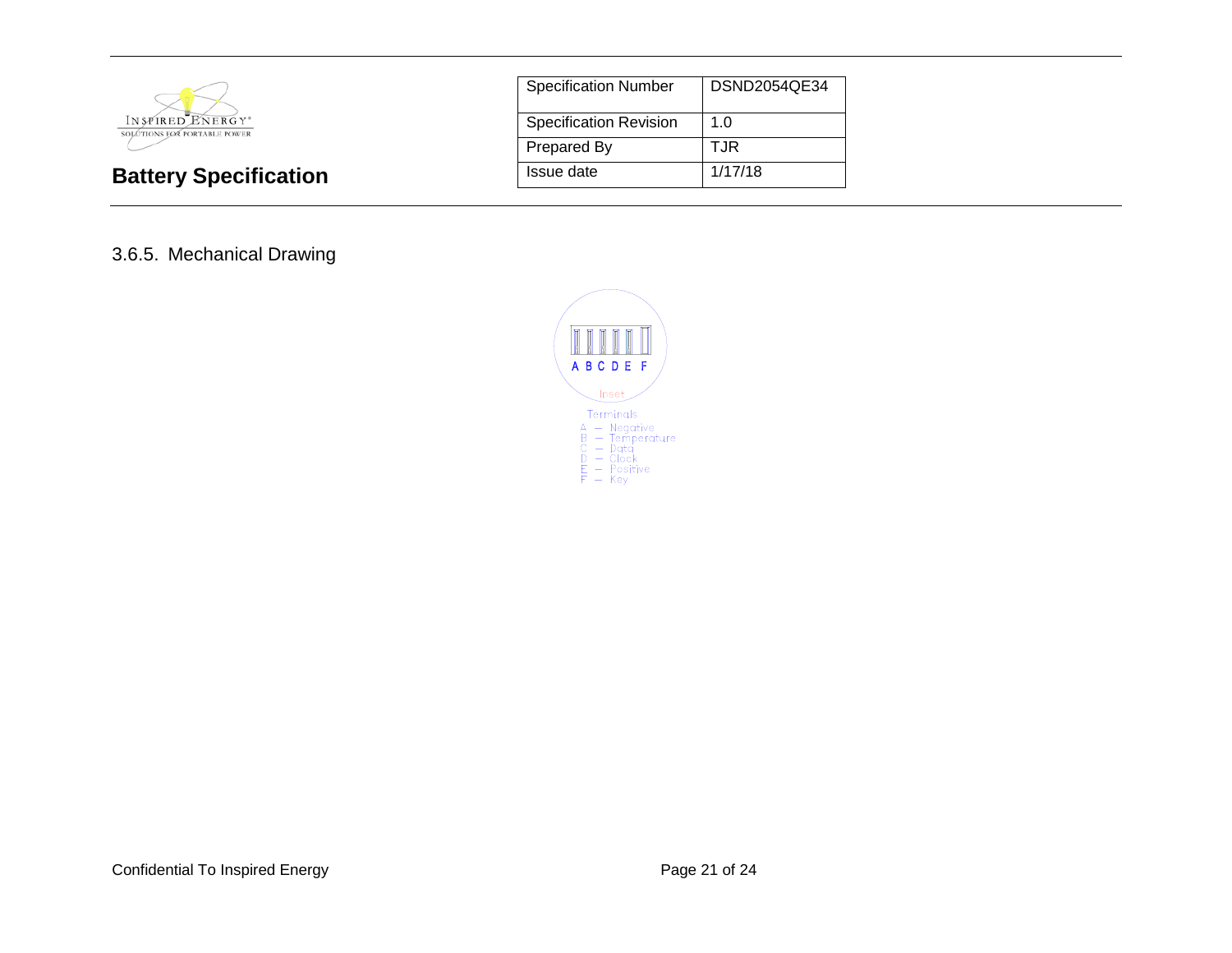

| <b>Specification Number</b>   | DSND2054QE34 |
|-------------------------------|--------------|
| <b>Specification Revision</b> | 1.0          |
| Prepared By                   | T.JR         |
| Issue date                    | 1/17/18      |

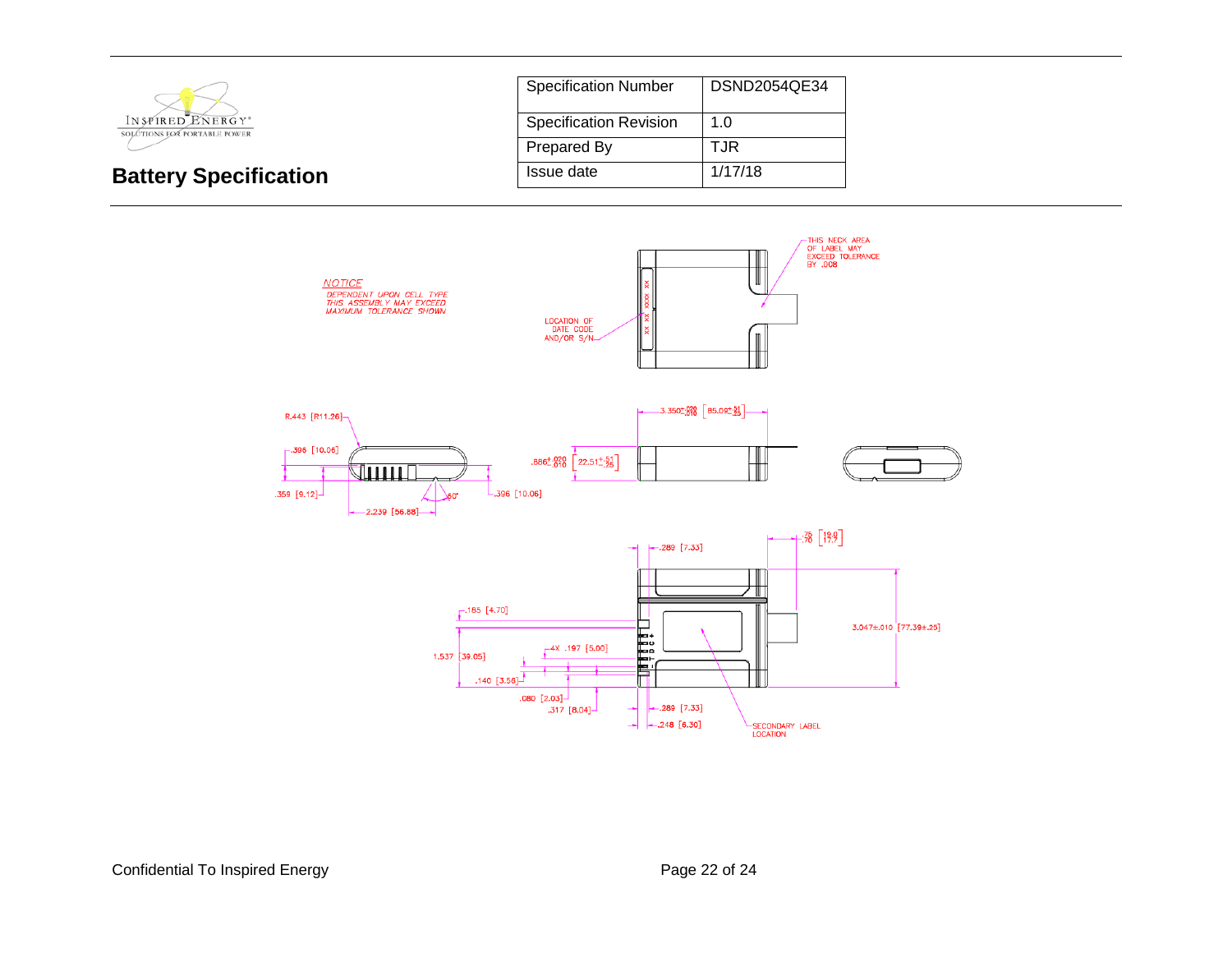

| <b>Specification Number</b>   | DSND2054QE34 |
|-------------------------------|--------------|
| <b>Specification Revision</b> | 1.0          |
| Prepared By                   | TJR          |
| Issue date                    | 1/17/18      |

# **3.7. Environmental/Safety Specifications**

# 3.7.1. EMC And Safety

The battery complies with the following:

- **EMC** Directive
- Low Voltage Directive
- **Battery Recycling Directive**
- "RoHS 2" Directive
- WEEE Directive
- REACH Compliant
- FCC
- UL Listed Component

The battery has been tested to the following standards:

- EN55032
- EN55024
- EN50581
- EN62133
- FCC Part 15 Class B
- IEC-62133 2<sup>nd</sup> Ed with CB Report
- UL/CSA-62133 with FuS
- UN 38.3 (ST/SG/AC.10/11)

# **3.8. Reliability**

### 3.8.1. Life Expectancy

Given normal storage & usage, user can expect the battery to deliver 2058 mAh or more after 300 charge/discharge cycles where the charge phase is CC/CV 1500mA, 16.8±0.05V and the discharge is 680mA down to 2.5V/Cell at 25°C.

### 3.8.2. Warranty

Inspired Energy maintains a high quality standard. All products are warranted against defects in workmanship, material and construction. The warranty period is one (1) year from the date of shipment from Inspired Energy.

### 3.8.3. Shelf Life

The batteries are shipped from Inspired Energy with between 20% and 30% rated capacity and this provides a minimum of 6 months shelf life, when stored at 25°C. If the storage temperature exceeds 25°C over the 6-month period then the shelf life will be reduced and provisions should be made to recharge the battery periodically.